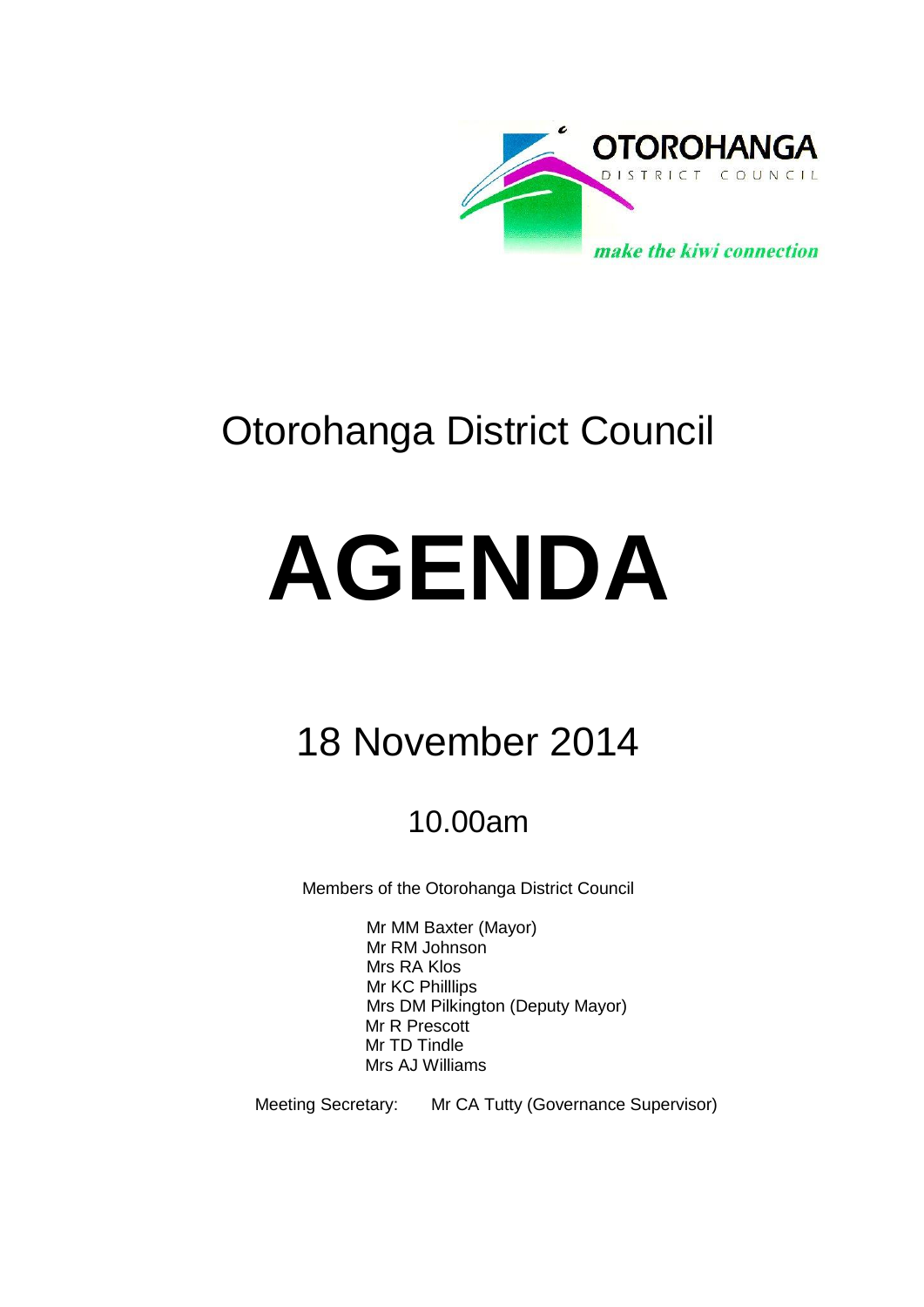#### **OTOROHANGA DISTRICT COUNCIL**

18 November 2014

Notice is hereby given that an ordinary meeting of the Otorohanga District Council will be held in the Council Chambers, Maniapoto St, Otorohanga on Tuesday 18 November 2014 commencing at 10.00am.

7 November 2014

#### **DC Clibbery CHIEF EXECUTIVE**

**AGENDA**

#### **VISITOR ATTENDING THE MEETING:**

12.15pm Hamilton & Waikato Tourism Representatives

#### **ORDER OF BUSINESS:**

| <b>ITEM</b>           | <b>PRECIS</b>                                                      | <b>PAGE</b>    |
|-----------------------|--------------------------------------------------------------------|----------------|
| <b>PRESENT</b>        |                                                                    | 1              |
| IN ATTENDANCE         |                                                                    | 1              |
| <b>APOLOGIES</b>      |                                                                    | 1              |
| <b>OPENING PRAYER</b> |                                                                    | 1              |
|                       | <b>ITEMS TO BE CONSIDERED IN GENERAL BUSINESS</b>                  | 1              |
|                       | CONFIRMATION OF MINUTES - 28 OCTOBER 2014                          | 1              |
| <b>REPORTS</b>        |                                                                    | 1              |
| Item 138              | OTOROHANGA COMMUNITY BOARD MINUTES 24 OCTOBER 2014                 | 1              |
| Item $139$            | DISTRICT LIBRARIANS QUARTERLY REPORT FOR JULY TO SEPTEMBER<br>2014 | 2              |
| Item $140$            | MANAGEMENT ACCOUNTS FOR THE PERIOD ENDING 30 SEPTEMBER<br>2014     | 5              |
| Item $141$            | CHIEF EXECUTIVE EMPLOYMENT EXTENSION                               | 6              |
| Item 142              | ROUTINE ENGINEERING REPORT                                         | $\overline{7}$ |
| Item $143$            | <b>COUNCIL DIRECTIVE STATEMENTS</b>                                | 13             |
| Item $144$            | REVIEW OF THE KEEPING OF STOCK POULTRY AND BEES BYLAW 2009         | 16             |
| Item $145$            | REG BRETT RESERVE TOILET                                           | 18             |
|                       |                                                                    |                |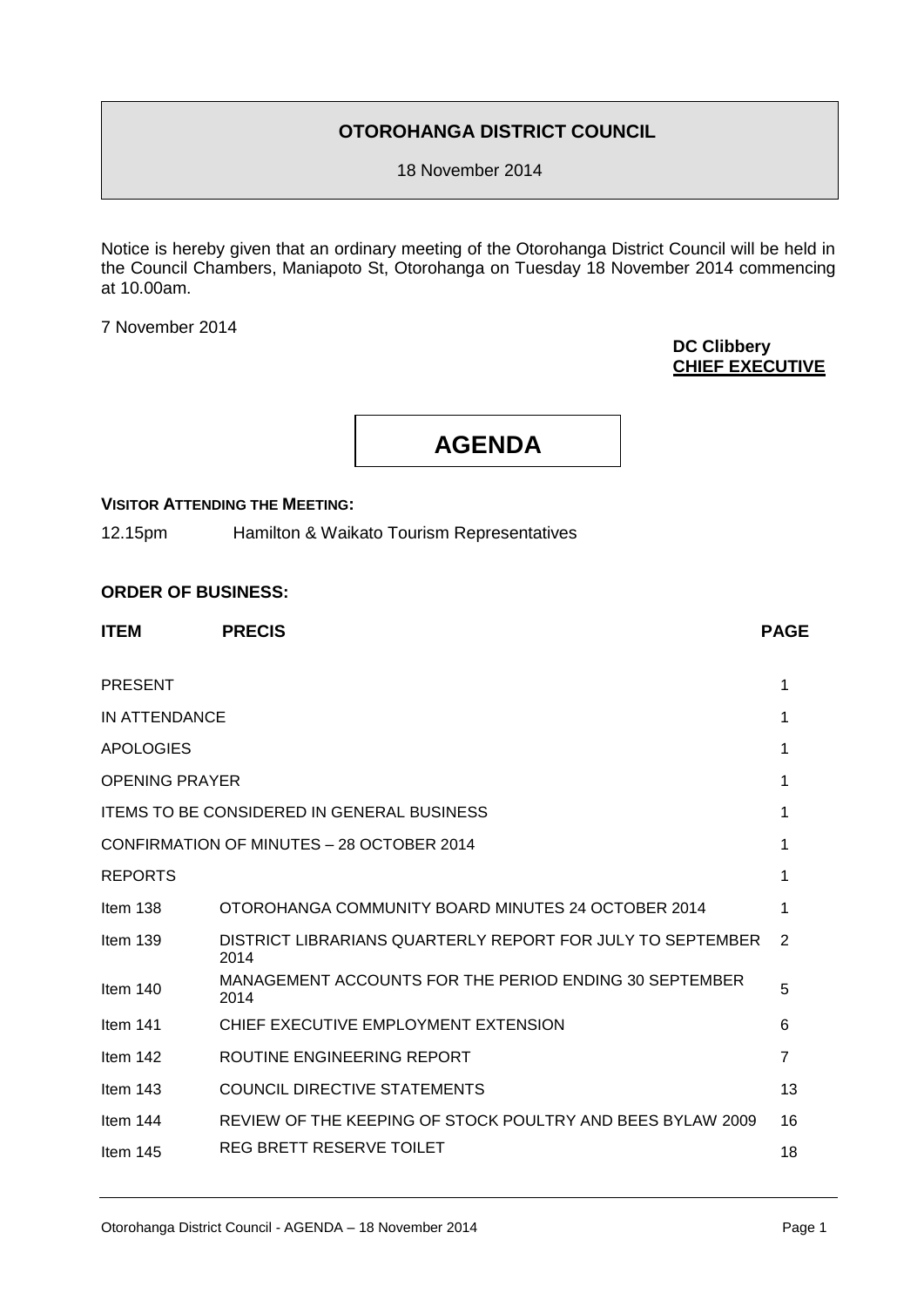| Item 146   | ROAD LEGALISATION PART HONIKIWI ROAD SO 58862             | 20 |
|------------|-----------------------------------------------------------|----|
| Item 147   | APPLICATION FOR TEMPORARY ROAD CLOSURE - KING OF THE HILL | 24 |
| Item 148   | HAMILTON & WAIKATO TOURISM END OF YEAR REPORT TO COUNCIL  | 26 |
| Item $149$ | ODC MATTERS REFERRED FROM 28 OCTOBER 2014                 | 27 |
| GENERAL    |                                                           | 28 |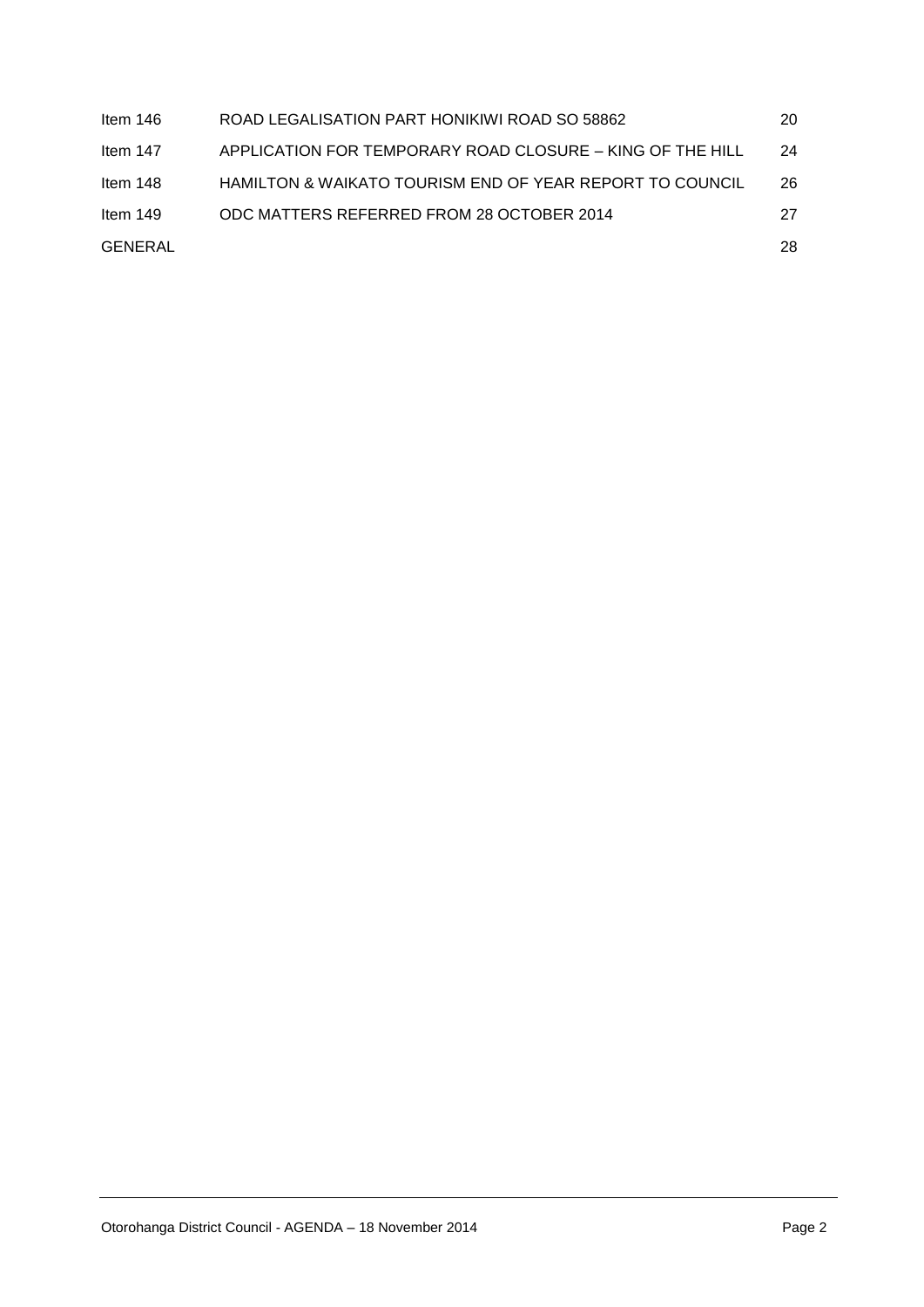#### **PRESENT**

**IN ATTENDANCE**

**APOLOGIES**

**OPENING PRAYER**

#### **ITEMS TO BE CONSIDERED IN GENERAL BUSINESS**

**CONFIRMATION OF MINUTES – 28 OCTOBER 2014**

**REPORTS**

**Item 138 OTOROHANGA COMMUNITY BOARD MINUTES 24 OCTOBER 2014 To: His Worship the Mayor and Councillors Otorohanga District Council From: Governance Supervisor**

**Date: 18 November 2014** 

#### **Executive Summary**

Minutes of the meeting of the Otorohanga Community Board held on 23 October 2014 as circulated.

#### **Staff Recommendation**

It is recommended that:

The minutes of the meeting of the Otorohanga Community Board held on 23 October 2014 be received.

**CA Tutty GOVERNANCE SUPERVISOR**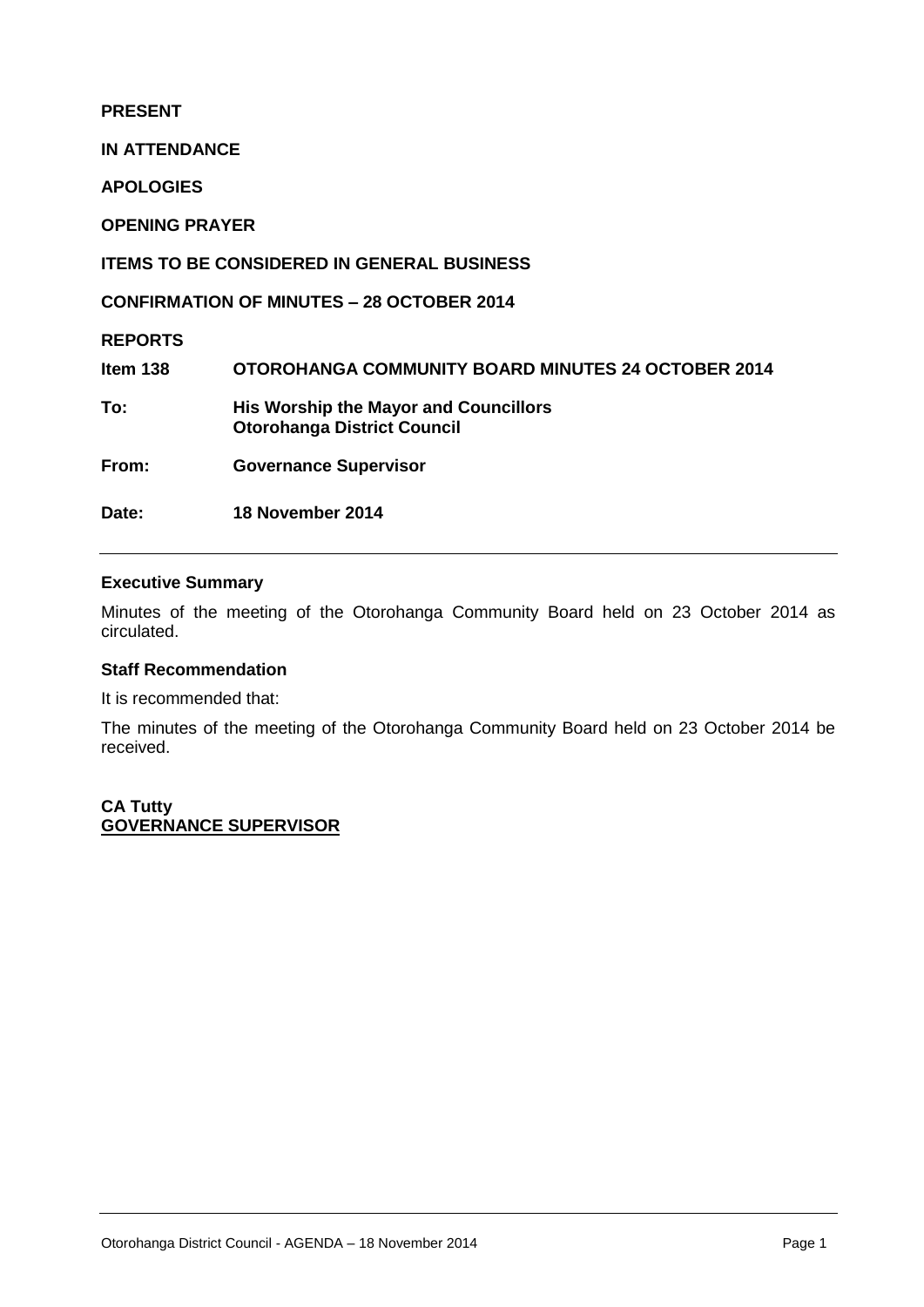| Item 139 | DISTRICT LIBRARIANS QUARTERLY REPORT FOR JULY TO<br><b>SEPTEMBER 2014</b> |
|----------|---------------------------------------------------------------------------|
| To:      | His Worship the Mayor & Councillors<br><b>Otorohanga District Council</b> |
| From:    | <b>District Librarian</b>                                                 |

**Relevant Community Outcomes**

**Date: 18 November 2014**

- The Otorohanga District is a safe place to live
- Ensure services and facilities meet the needs of the Community
- Provide for the unique history and culture of the District
- Foster an involved and engaged Community
- Recognise the importance of the Districts rural character

#### **Executive Summary**

A contract to join the Kotui consortium has been signed with the National Library of New Zealand. Library staff have been undertakig various children's programmes. Library usage statistics continue to demonstrate national trends.

#### **Staff Recommendation**

It is recommended:

That the District Librarian's Quarterly Report for the period July to September 2014 be received.

#### **Report Discussion**

#### **Kotui**

A contract has been signed with the National Library of New Zealand to join the Kotui shared library system. Implementation procedures are due to begin in December 2014, with a planned "go-live" date of March 2015. Specialist Kotui technical support staff will train our library staff in use of the system during February 2015.

#### **Tweens' Book Group**

As a result of popular demand from 10-13 year-old library patrons, staff have re-convened our pre-teen book group, which last met three years ago.

Fortnightly meetings have been held after school on Wednesdays, with around 15 children attending each session. Meetings are held in the Council committee room, and the programme consists of afternoon tea (kindly supplied each time by a different Book Group member), book discussion, crafts and library-themed activities.

Two library staff members lead the sessions – staff report they have felt energised by the enthusiasm of these young readers!

#### **Bollywood Dance Class**

On Friday 10 October, for our school holiday activity, the Library hosted a Bollywood Dance class at the St John's Ambulance Hall. Auckland-based dance teacher Anju Desai (who is a friend of a former Library staff member) lead the session for around 30 enthusiastic participants, some of whom travelled from as far afield as PioPio to attend. The children donned colourful scarves and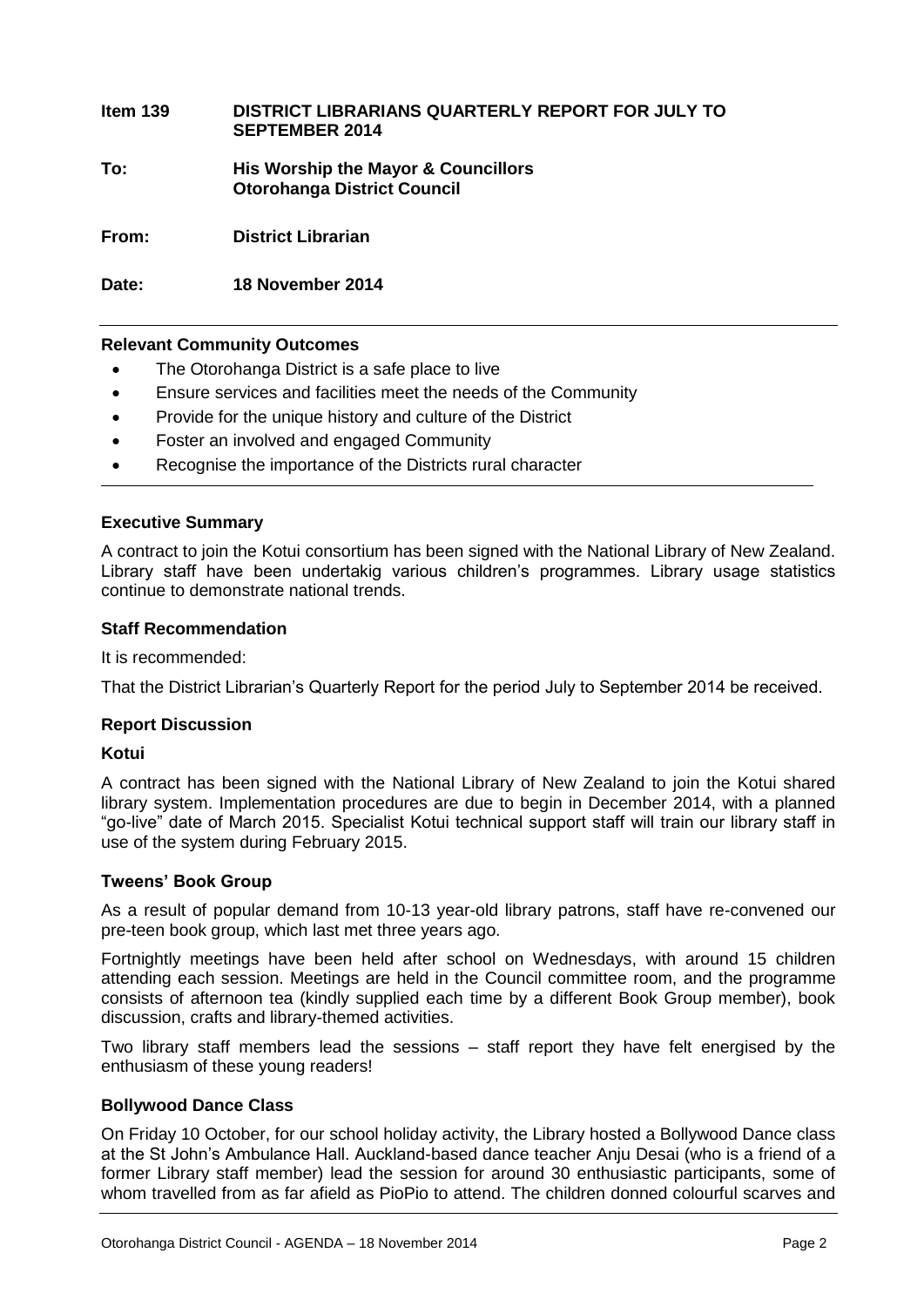practiced a series of moves and sequences to lively music. A good time appeared to have been enjoyed by all (including some accompanying parents!).

#### **Digital Storytelling Workshop, 24-25 September, South Taranaki**

Library Assistant Sheila Pulham has contributed this account of a professional development course she attended:

*I recently attended a Digital Storytelling workshop held in Hawera over two days. Around fifty librarians and teachers attended the workshop, some of them travelling from as far afield as Hawkes Bay and Nelson.* 

*The two presenters, Sue Dodd and Tai Sila, work for Christchurch City Libraries. Sue regularly visits over 70 preschools in the Christchurch area, giving story presentations which make use of digital applications as well as regular print books. Tia works with school-age students within the Libraries.* 

*The aim of the workshop was to learn how to make use of ipads and tablets within the storytelling context in both libraries and classrooms. Participants learnt how to make digital books, collages and videos and how to present stories using downloaded applications. The apps encourage interactivity from children.*

*I hope to apply my new skills for preschool storytelling in the Library, also with the members of our Tween Book Club.*

#### **Summer Reading Programme 2014/15**

Library staff are beginning preparation for this year's reading programme, which has a theme of "Summer-Camping-Reading". We will have 30 places available on the programme for children aged 6-12.

For the first time this year, we will also be offering a limited number of places in the subsidiary "i-Read" programme for intermediate-aged children. We hope that some of our Tweens' Book Group members will be interested in trialling this programme for us over the holidays.

#### **Quarterly Usage Statistics**

*Otorohanga Library – (July to September)*

|                                 | 2014/15 | 2013/14 | <b>Notes</b>      |
|---------------------------------|---------|---------|-------------------|
| <b>Physical Visits</b>          | 11,705  | 13,862  | Decrease of 15.6% |
| <b>Materials Issued</b>         | 10,970  | 12,376  | Decrease of 11.4% |
| Digital Downloads               | 62      | 49      | Increase of 26.5% |
| <b>Computer Sessions (APNK)</b> | 1,951   | 2,444   | Decrease of 20.2% |
| Wifi Sessions                   | 3,805   | 2.212   | Increase of 72%   |
| Membership registrations        | 69      | 75      |                   |

*Kawhia Library – (July to September)*

|                          | 2014/15 | 2013/14 | <b>Notes</b>     |
|--------------------------|---------|---------|------------------|
| Materials Issued         | 545     | 562     | Decrease of 3.0% |
| Computer sessions (APNK) | 95      | 108     | Decrease of 12%  |
| Wifi sessions            | 797     | 253     | Increase of 215% |
| Membership registrations | 6       |         |                  |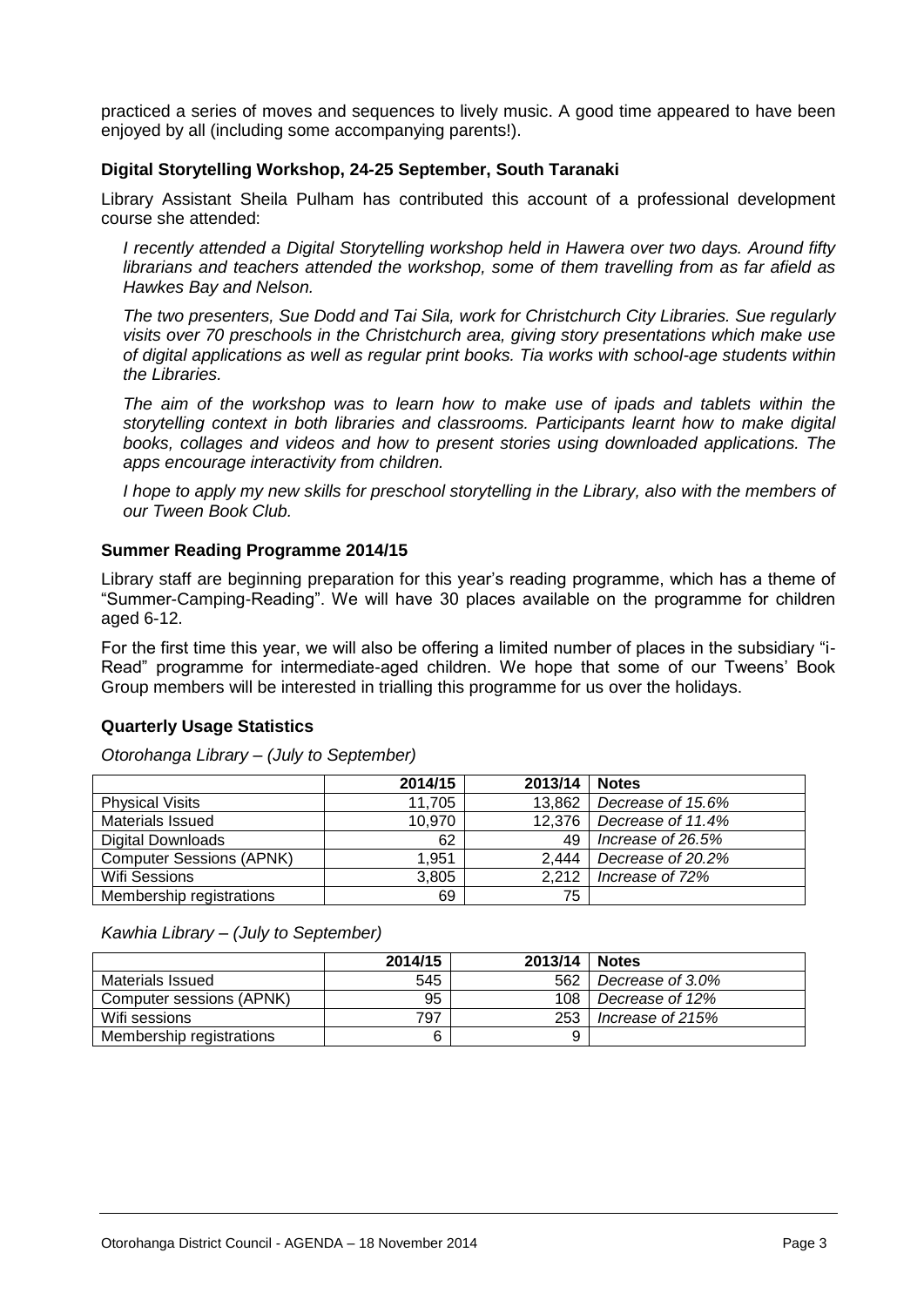#### **Revenue Statistics**

| Other Income                  |             |             |
|-------------------------------|-------------|-------------|
| 375716742. Building Rental    | 0.00        | $-6.00$     |
| 375716745. i-Site Rental      | $-2,500.00$ | $-2,500.00$ |
| 375723670. Interloans         | $-146.00$   | $-76.00$    |
| 375723671. Videos             | $-413.50$   | $-456.50$   |
| 375723672. Kawhia             | $-196.00$   | 0.00        |
| 375723673. New Rental Fiction | $-234.00$   | $-253.00$   |
| 375723676. Reserves           | $-61.00$    | $-80.30$    |
| 375723677. Sale of Books      | $-239.55$   | $-272.61$   |
| 375723678. Lost Books         | $-62.62$    | $-114.82$   |
| 375723679. Fines (Overdues)   | $-805.23$   | $-1,009.94$ |
| 375723680. Photocopies        | $-547.00$   | $-515.80$   |
| 375723681. Membership Cards   | $-225.26$   | $-265.70$   |
| 375723682. Internet           | 0.00        | $-5.22$     |
| 375723683. Magazines          | $-58.73$    | $-62.21$    |
| 375723684. Fax                | $-16.80$    | $-26.00$    |
| 375723757. Donations          | $-12.00$    | $-6.00$     |
| Other Income                  | $-5,517.69$ | $-5,650.10$ |
| Library                       | $-5,517.69$ | $-5,650.10$ |

**Sarah Osborne DISTRICT LIBRARIAN**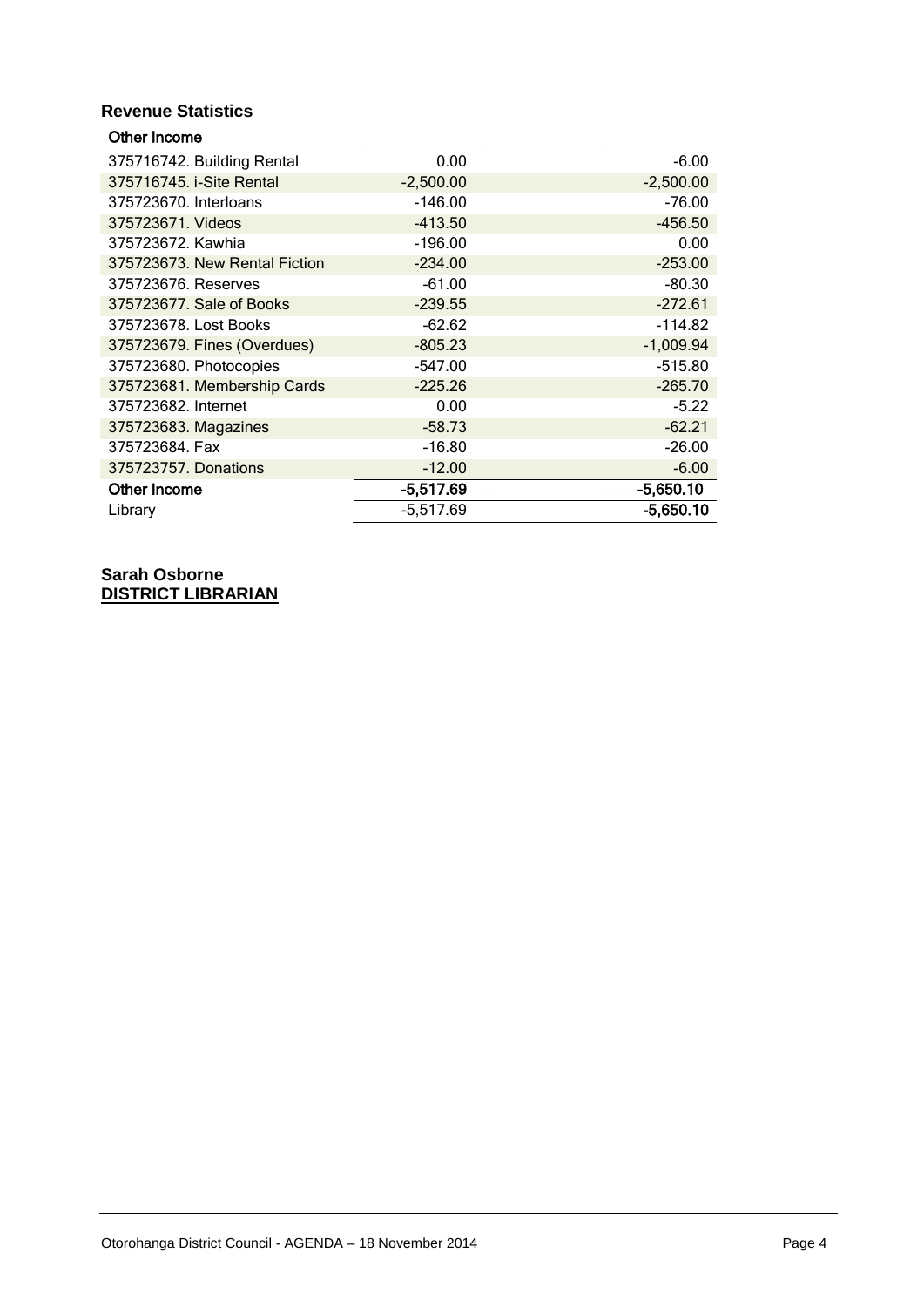### **Item 140 MANAGEMENT ACCOUNTS FOR THE PERIOD ENDING 30 SEPTEMBER 2014 To: His Worship the Mayor & Councillors Otorohanga District Council**

**From: District Accountant**

**Date: 18 November 2014**

#### **Relevant Community Outcomes**

- Ensure services and facilities meet the needs of the Community
- Promote the local economy and opportunities for sustainable economic development
- Foster an involved and engaged Community

#### **Executive Summary**

The Draft Management Accounts for the period ended 30 September 2014 are attached under separate cover.

#### **Staff Recommendation**

It is recommended:

That the Draft Management Accounts for the period ended 30 September 2014 be received.

**Brendan O'Callaghan DISTRICT ACCOUNTANT**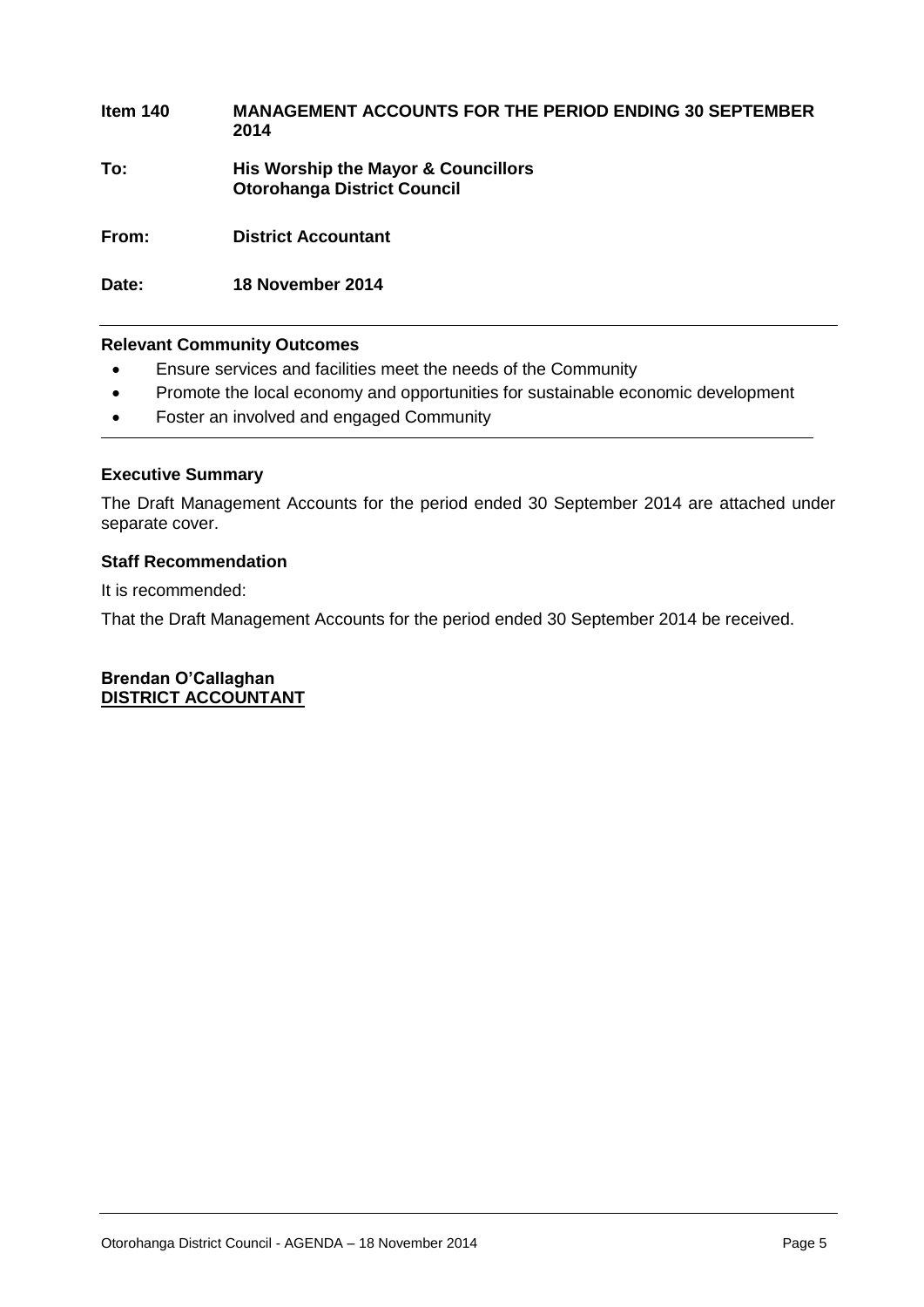#### **Item 141 CHIEF EXECUTIVE EMPLOYMENT EXTENSION**

**To: His Worship the Mayor and Councillors Otorohanga District Council**

**From: Mayor**

**Date: 18 November 2014**

#### **Relevant Community Outcomes**

- The Otorohanga District is a safe place to live
- Ensure services and facilities meet the needs of the Community
- Provide for the unique history and culture of the District
- Promote the local economy and opportunities for sustainable economic development
- Manage the natural and physical environment in a sustainable manner
- Foster an involved and engaged Community
- Protect the special character of our harbours and their catchments
- Recognise the importance of the Districts rural character

#### **Executive Summary**

A two year extension of the Chief Executive's employment is proposed.

#### **Recommendation**

That Council appoint the incumbent Chief Executive Mr David Clibbery for a second term of 2 years, from the date of expiry of his current contract being 30<sup>th</sup> June 2015.

#### **Report Discussion**

The Chief Executive's Review/Remuneration Committee has completed a review of the Chief Executive's employment under clause 35 of Schedule 7 of the Local Government Act 2002 and in doing so has assessed the matters in clause 35(2).

Based on this review the Committee recommends that the Chief Executive's employment is extended for a period of two years, as permitted by clause 34(4).

**Max Baxter MAYOR**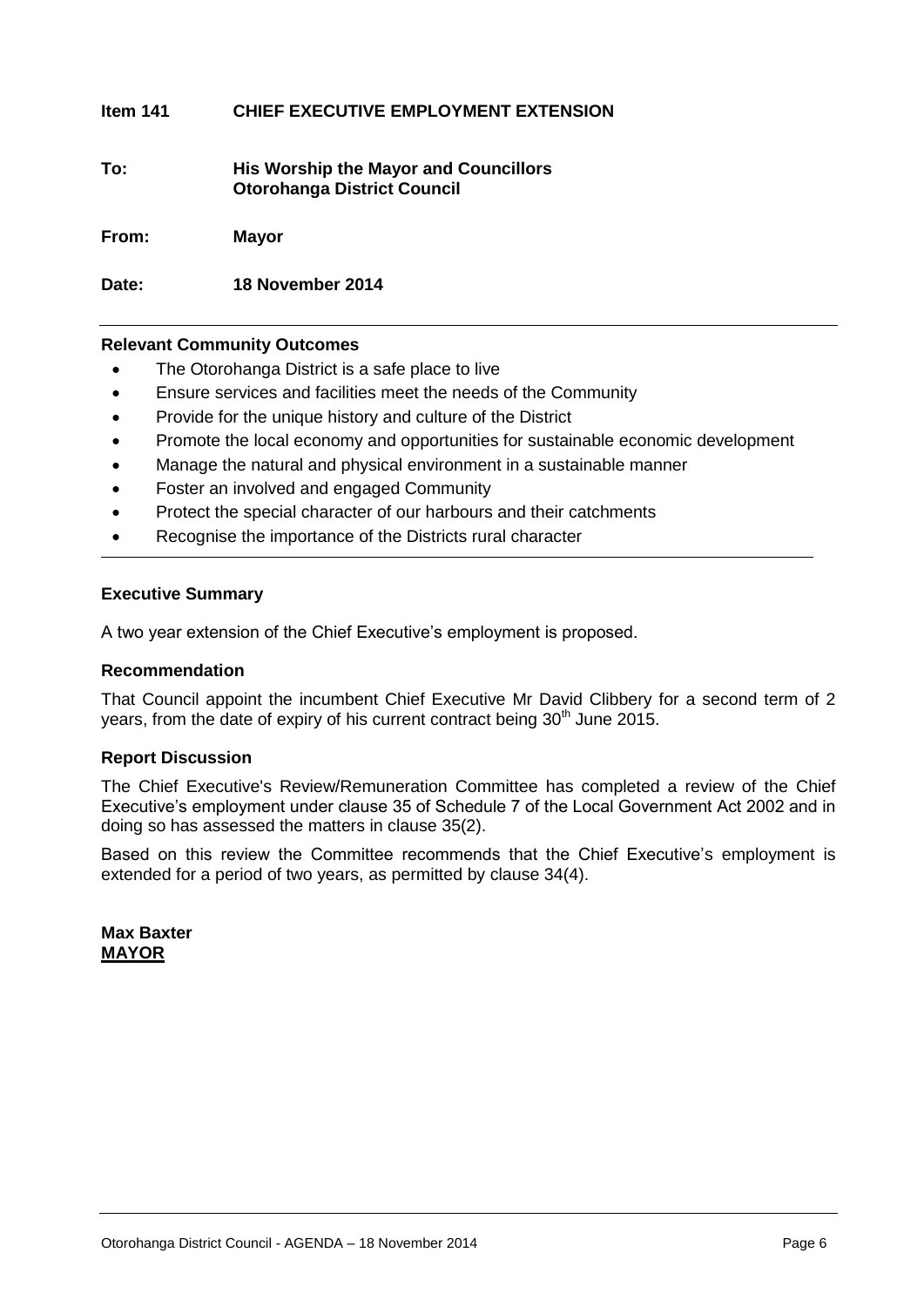#### **Item 142 ROUTINE ENGINEERING REPORT**

**To: His Worship the Mayor and Councillors Otorohanga District Council**

**From: Engineering Manager**

**Date: 18 November 2014**

#### **Relevant Community Outcomes**

- The Otorohanga District is a safe place to live
- Ensure services and facilities meet the needs of the Community

#### **Executive Summary**

This is a routine report on engineering matters for the period August to October 2014.

#### **Staff Recommendation**

It is recommended that:

The report be received.

#### **Report Discussion**

#### **Section 1: Road Maintenance**

#### **Contract 963 Road Maintenance 2012 – 2014**

Following storm events in the coastal area during the early winter, slip removal, minor slump repairs and two larger slumps which reduced roads to single lane have been a priority. In some areas the drainage works and culvert clearing has had to be reworked due to the storms and water damage.

Maintenance grading has also been ongoing with all roads having had a grader over them at least once through the winter.

The KOBBM (furnace slag) treatment on Okupata Road reported as having been undertaken in August is performing as expected, with no corrugations obvious.

Culvert replacements and digouts to improve shape and drainage have been undertaken on Turitea Road in September, prior to the area wide pavement treatment at that site.

A heavy maintenance project has been completed on Tolley Road, easing and reshaping nine corners over the length of the road, with two culverts being realigned and a new culvert installed. This project was undertaken to improve vision and safety on the road.

Low shoulder works were completed over the full length of Waipapa road, with shoulders recut with a grader and built up with metal to better align transition between seal edge and shoulder levels.

Sealed road stabilising and crack sealing works began in October with this work ongoing through the summer.

A programme of sign replacement and upgrading has been undertaken to improve safety throughout the district. These include safe speed advice signage on corners and extra chevron boards at some intersections and curves.

Roadside mowing for this season started in mid October, with 40% of the district completed to date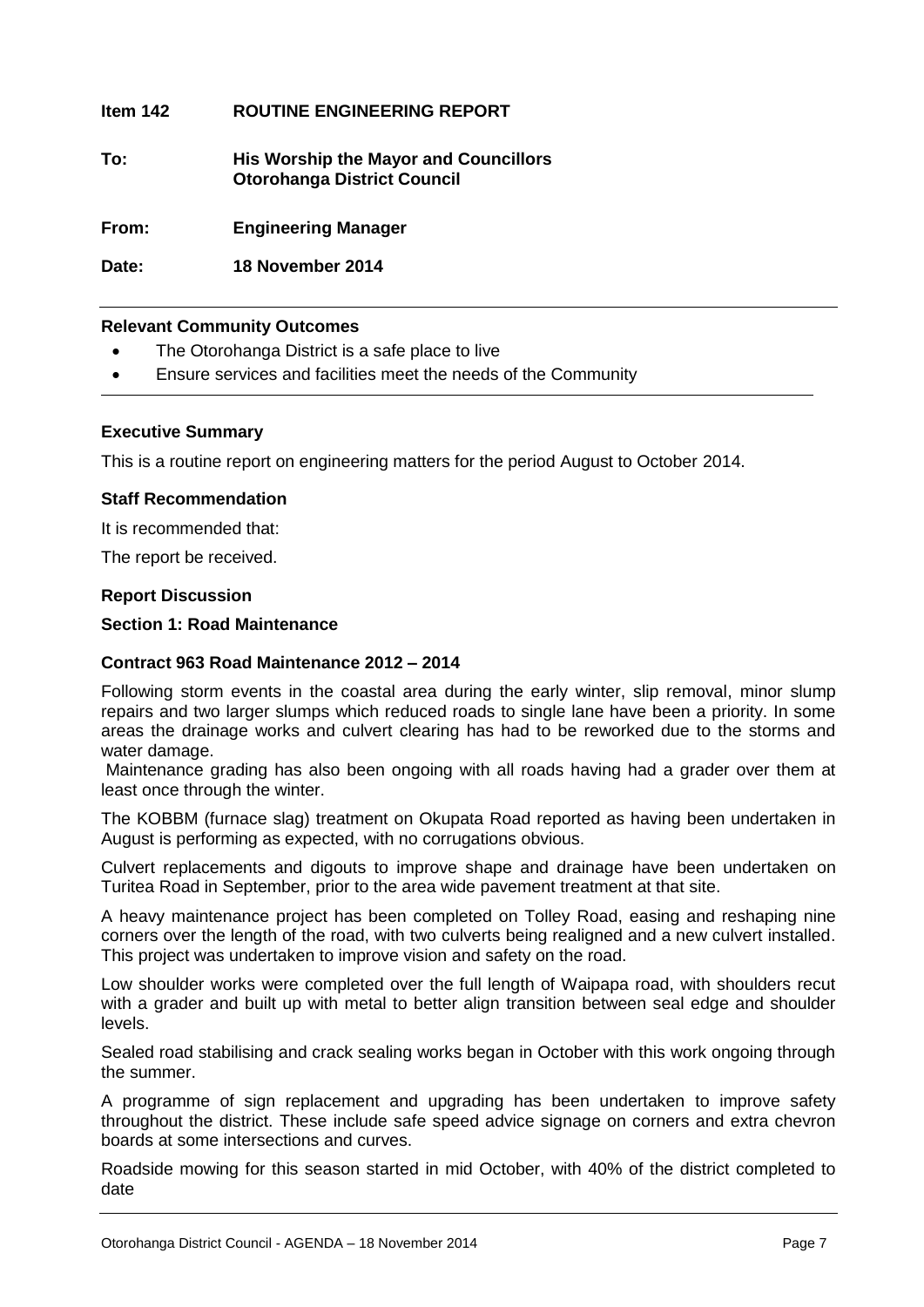#### **Contract 981 Pavement Marking**

Very little marking has been completed during the last three months due to weather, the annual remarking programme is due to be undertaken prior to the end of year break.

#### **Contract 982 Street Lighting**

This contract has generally been running smoothly, but with one fault occurring in early November that caused a complete failure of the street lights in Kawhia.

#### **Contract 994 2nd Coat Sealing & Reseals**

All sealing work for the 2013/14 season was completed in May. All sites have been inspected and are currently under a twelve month maintenance period.

Stabilising repairs and digouts for the 2014/15 season started in mid October, and are currently 40% complete.

#### **Contract 980 Bulk Metalling (2012 – 2015)**

All but six roads in the 2014/15 schedule for this contract have been completed, with the remaining roads to be finished early in the new year.

#### **Contract 973 Area Wide Pavement Treatment**

All physical works in this contract have been completed with good results, all sites are now under a three month maintenance period. Following recent joint inspection some defects repairs are being undertaken prior to completion.

#### **Contract 1007 Area Wide Pavement Treatment (2014 – 2016)**

This contract is for pavement reconstruction at a number of sites in 2014/15 & 2015/16.

This contract was tendered through October and closed on 5<sup>th</sup> November. Four tenders were received as follows.

| \$1,469,921 |
|-------------|
| \$1,613,482 |
| \$1,552,836 |
| \$1,659,555 |
|             |

The engineers cost estimate was \$1,581,189

The contract was awarded to the tender of Inframax Construction.

The sites to be worked in 2014/15 are on Turitea, Harbour, Otewa and Lurman Roads. Work on the first of these sites (Turitea) will commence shortly.

Works scheduled for completion in 2015/16 are three sites on Te Kawa Road, and one on Waipapa Road.

#### **Contract 1000 Footpath Construction & Maintenance**

A new contract has been written, and is due to go to tender in early November.

#### **Mangawhio Bridge Cleaning and Painting**

This Contract has been retendered, with the tender closing at the end of November. New consents for the works has been issued by WRC and DoC.

#### **Section 2: Other Roading Activities**

#### **Contract 995 Wharephunga Road Sealed Smoothing**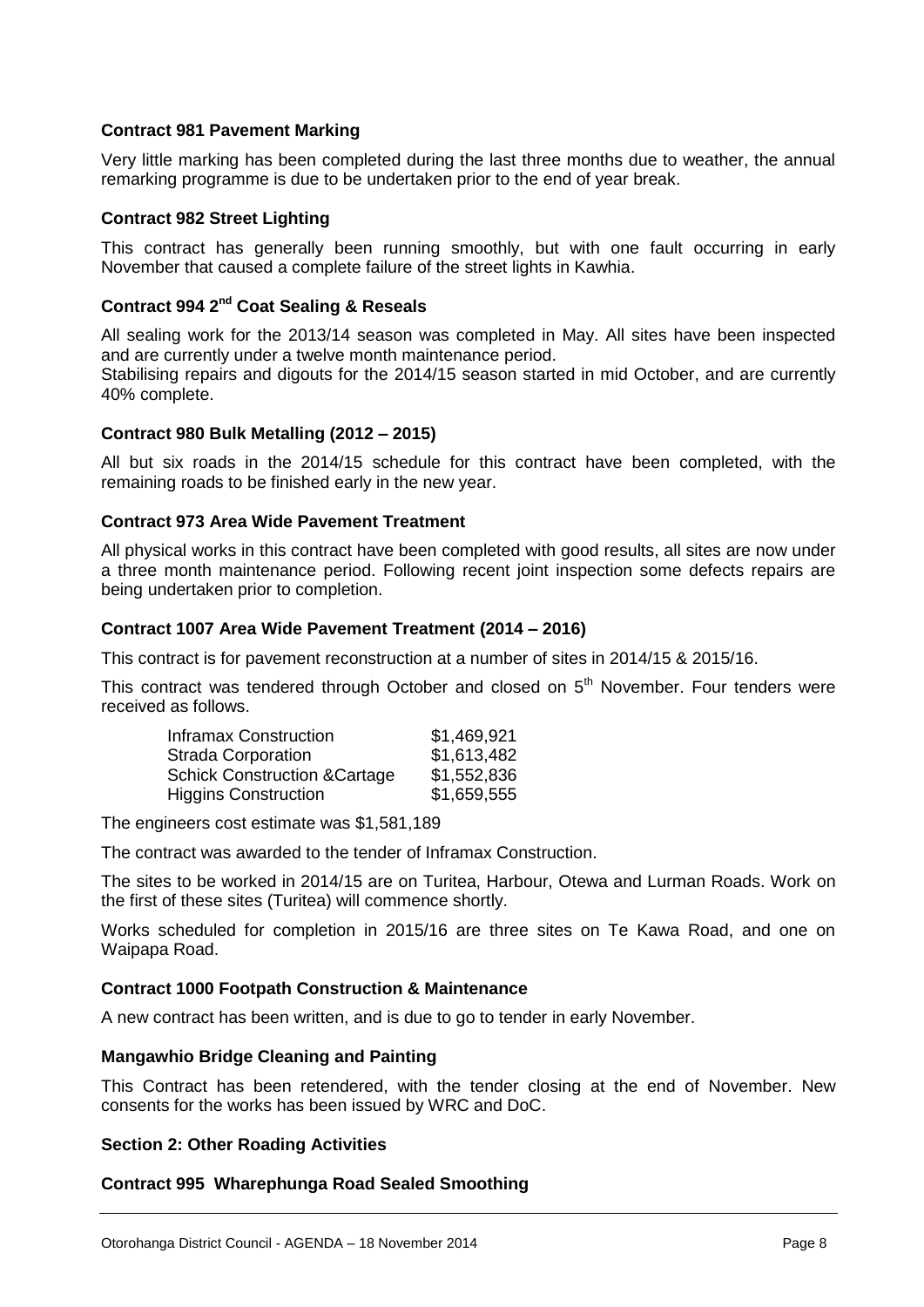This contract is for rehabilitation and smoothing of a section of Wharepuhunga Road near to its intersection with SH3. Tenders closed in October, with five complying tenders being received as follows:

| <b>Inframax Construction</b>           | \$575,693 |
|----------------------------------------|-----------|
| Downer                                 | \$623,994 |
| <b>Strada Corporation</b>              | \$639,554 |
| <b>Schick Construction and Cartage</b> | \$606,685 |
| Transfield Services                    | \$648,328 |

The engineer's estimate was \$587,868.

The contract was awarded to the tender of Inframax Construction, and works commenced on 10 November.

#### **Section 3: Water Services**

#### **Kawhia Water Supply**

The older timber reservoir was leaking and was drained in order to patch the liner, unfortunately it was found that the liner had deteriorated so badly that it needed to be replaced. This work was done under urgency and has been successfully completed.

Routine pre-Christmas maintenance work has been completed including the rodding and weed spraying of the springs. The production of the springs is being closely monitored. Production from both springs is marginally up on previous years and is currently typical of the daily water usage during the peak holiday season. It is hoped that the status quo with production and consumption can be maintained over December and January this year.

The water plant incorporating the upgrade work has continued to run consistently over the last three months with no supply issues. Telemetry / PLC programming still continues to be a challenge and the completion certificate has not yet been issued as a result of this. Andrew Pellew has attended a week long training course at Abbey Systems and is using this new knowledge to good effect, some of the issues have been resolved with his input. Other issues require more knowledge / skills.

After some lengthy discussions with the Waikato District Health Board (WDHB) we have come to the understanding that Council can operate the plant and achieve the desired 4 log credits by combining the clarifier, sand filter and ultra-violet units – provided criteria for turbidity, UVT intensity and disinfection are met. Currently these criteria are being met and monitoring is in place to ensure ongoing compliance.

There is a possibility that a reduction to a 3 log credit requirement is possible if there are no cryptosporidium and giardia present in the raw (untreated) water. This testing is expensive, however, agreement has been reached with WDHB that one test from the spring tank is acceptable rather than having to test each of the three springs individually. Initially a single test will be taken to ascertain if there is value in completing the whole annual testing programme which would cost in the region of \$24 000.

There have been some minor leaks in the reticulation which were dealt with quickly and efficiently by the water services team. No major leaks occurred.

#### **Arohena Water Supply**

There have been no significant issues with any of the Arohena scheme plants with continuity of supply and water quality acceptable during this period.

The replacement of the Huirimu dugout cover is underway and should also be completed by 14 November. The reservoir liner was cleaned and inspected and does not need to be replaced.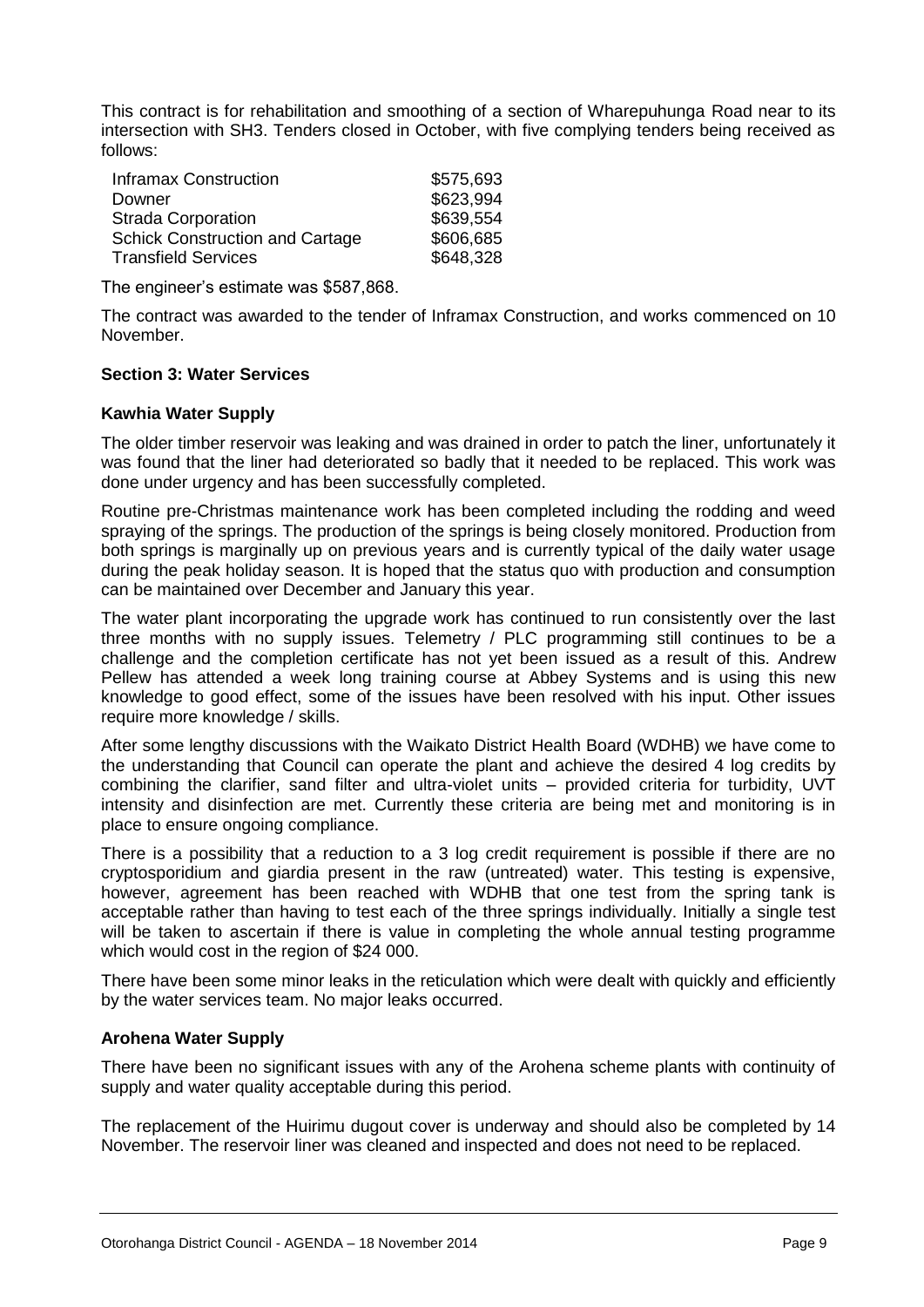#### **Tihiroa Water Supply**

The blocked filter nozzles have been cleaned out and the sand filter is now operating quite effectively, i.e. is able to filter close to the 1500 $m<sup>3</sup>$  per day max allowable water take if required. It is likely that this capacity will slowly diminish over the next six months which could limit production during the peak usage likely in March next year. This will be closely monitored.

The Rural Water Scheme Committee has still not indicated a preference in terms of refurbishment / replacement of the sand filter. It is the opinion of Council staff that it is best to leave this decision with the Committee rather than make a firm recommendation.

The final quote from RT Electrical to replace the switchboard came in at \$44 850, right on budget; this work has been awarded to them and is programmed for completion before Christmas.

#### **Ranginui Water Supply**

No significant issues have been encountered with the Ranginui scheme plant with continuity of supply and water quality acceptable during this period.

Work will be required on the concrete inlet structure which shows some cracks. It is hoped that this can be budgeted for in the next financial year and the structure will continue to function until then.

#### **Otorohanga and Waipa Water Supplies**

The Otorohanga water treatment plant continues to run well. All pumps are performing as required and there are no known significant issues with any of the reticulation pipework.

There have been a number of minor leaks in the pipework fittings due to age on both the Otorohanga and Waipa reticulation lines which have been repaired and this trend continues.

Replacement of the low lift pumps is being undertaken by Spartan Construction Limited. The pumps have been ordered direct by Council and are due to arrive in New Zealand during the last week in November; installation is scheduled for completion before Christmas.

#### **Storm Water and Sewer Pump Stations**

No issues have arisen with the pump stations during this period. They were inspected during the valuation exercise and were functioning as required.

#### **Waste Water Treatment**

The waste water treatment plant is functioning well; the additional bottom fed aeration system has continued to operate without problems. There are no odour or visual problems with the plant.

Discharge effluent quality levels results have improved significantly, leading on from good July results which were much improved, August, September and October continued the trend.

There were no significant issues with the sewer reticulation.

#### **Parks and Facilities**

#### **Otorohanga**

The parks and reserves throughout the District are being well maintained and the grass is certainly growing well. There were no significant issues however concerns were raised by the public about the large branches falling from the two redwoods in Memorial Park during high winds. These branches would cause serious injury were they to hit anyone. Prices are being obtained to remove the trees. A report will be presented to the Community Board prior to any decisions being made.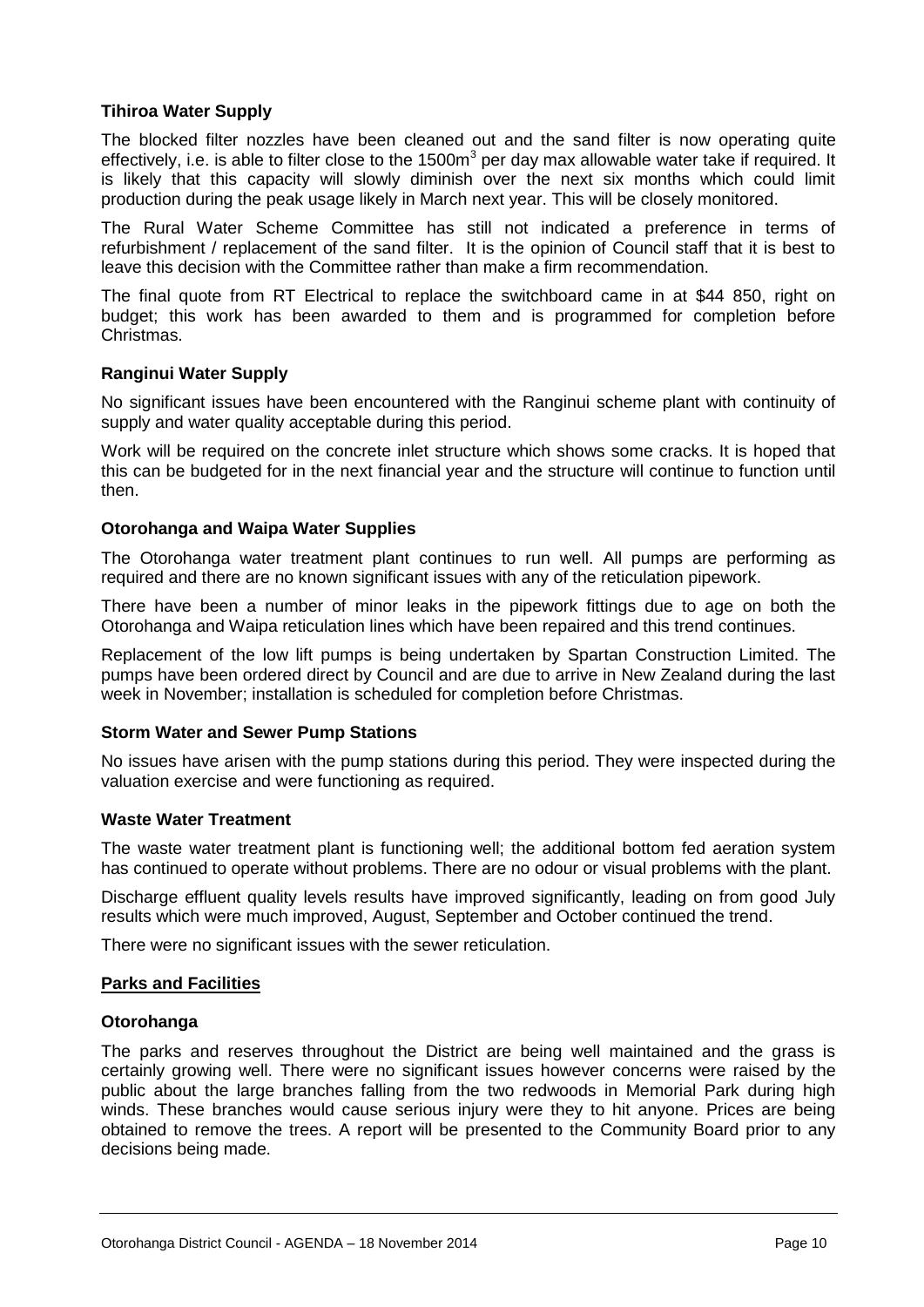The McKenzie reserve garden has been replanted and mulched and is looking much better, presenting a nice aspect for the First World War memorial services.

Work on reclaiming the old river bed adjacent to Lake Huiputea has progressed well with just final levels, berm construction, the majority of the planting and final grass seeding remaining. (Some flaxes donated through the Taare Waanga Marae have been planted.) The final shaping and berm will be completed during November and it was recommended by Rosemary Davision to wait until autumn to complete the planting.

Four new picnic tables have been installed, two in Bob Horsfall and two in Rotary Park.

All lighting in the reserves has now been incorporated into the street light contract which will simplify maintenance and improve service and reliability. Sufficient lighting in the Village Green has also been ensured with the replacement of the last of the three faulty cables to the lights.

The cemetery has been well maintained and a new concrete beam completed which will form the spine of the next berm.

The Otorohanga Community Board is funding some work to refine and complete the new mountain bike track in the Bob Horfall reserve.

#### **Memorial Swimming Pool and Gym**

The operations of the pool and gym have run smoothly, gym membership and usage continues to grow. There has been maintenance work done replacing the shower cubicles in the men's changing rooms and a small stretching room has been created both of which have improved public perception.

#### **Kawhia**

All the Kawhia parks and facilities are being maintained to a good standard, as is the cemetery where a new beam has also been completed. The design of the extension of the cemetery is now finalised and the work has been put out for quotes.

There have again been instances of horses damaging the Kaora Track and "horse proof" pedestrian entrance structures have been completed. Volunteers led by Virginia Shaw have been very active over the last few months and have completed planting over a portion of the lower bank of the track at no cost to Council.

A new retaining wall and some associated levelling and planting behind the Kawhia Library has been completed. This work was necessitated by the continued collapse of the bank which had become a health and safety risk and the need to keep the outside wall of the library building free from soil and hence damp.

#### **Section 5: Refuse and Recycling**

Refuse and recycling services are generally running well, with the second specialist collection truck now back in service.

New refuse bins have been installed at the library, the Bob Horsfall reserve entrance, and outside the new dairy on Turongo Street.

#### **Section 6: Other Matters**

#### **NZTA Funding Assistance Rate ('FAR') Review**

Following the completion of a review, the NZTA has recently advised Councils of the FARs that will be applicable to local authorities from 2015/16 onwards. In some case these rates will progressively change over a number of years until target levels are reached.

The normal FAR rates indicated to be applicable to ODC are as follows.

2015/16 – 55%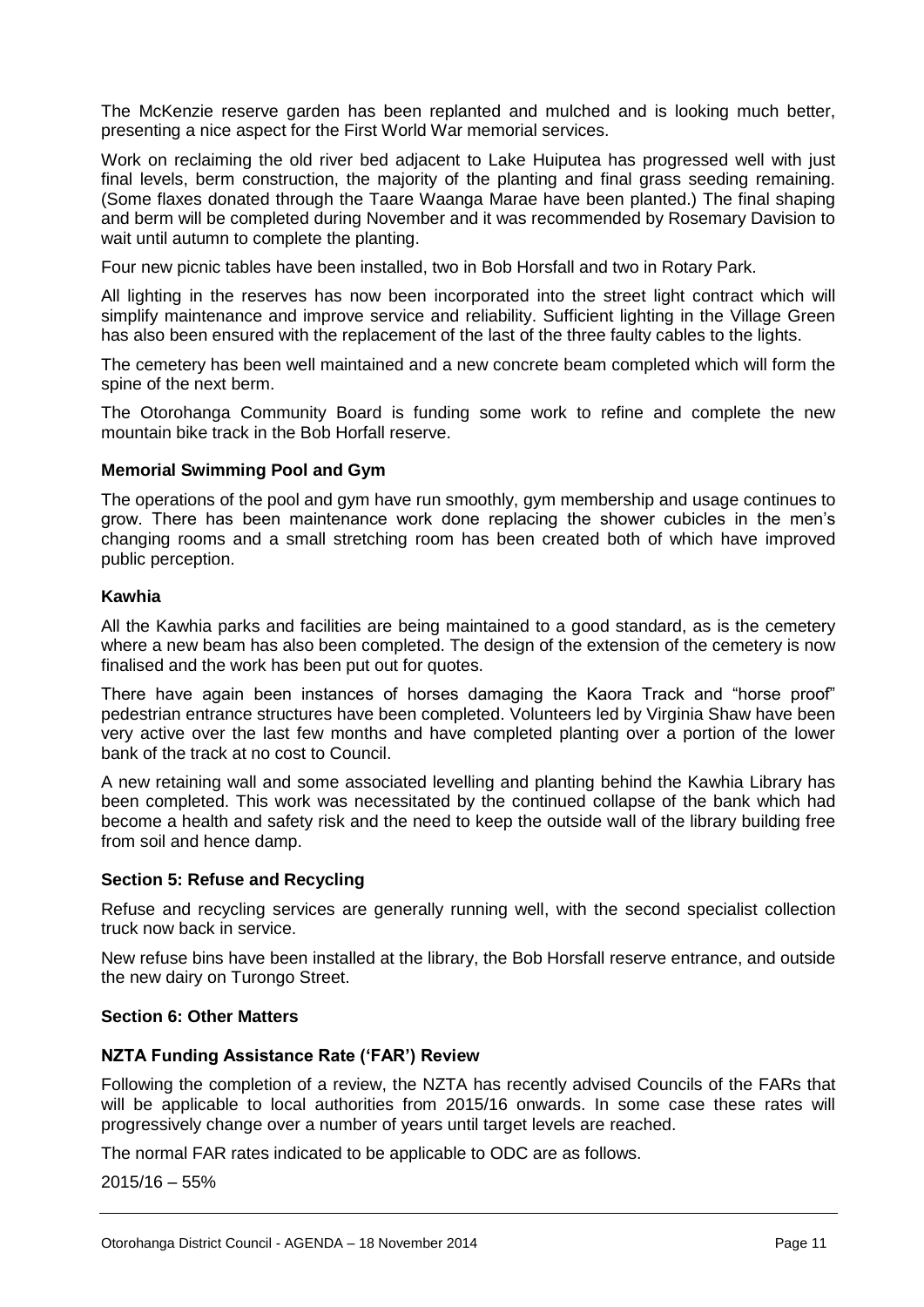2016/17 – 56% 2017/18 – 57%

Target level (presumably for 2018/19 onwards) - 58%

These compare with the current normal FAR for the Otorohanga District of 52%.

The proposed higher rates were not expected, as previous consultation conducted by the NZTA had focussed on a set of options that were quite different to what has ultimately been delivered.

Whilst the value of the consultation process therefore seems questionable, these revised FAR levels would appear to offer significant benefit for the District, with the initial change to 55% alone representing an apparent immediate cost saving in the order of \$180,000 per annum, and more in future years.

A question that has already been raised is whether these savings might usefully enable increased levels of service. My view is that this is probably not appropriate, given that the responses to the recently conducted 'Standards of Service' survey indicated very high levels of satisfaction with existing service standards. The alternative option of applying these savings to constrain rates and/or debt appears prudent, as there are some potential pressures on expenditure in other areas.

**Dave Clibbery ENGINEERING MANAGER**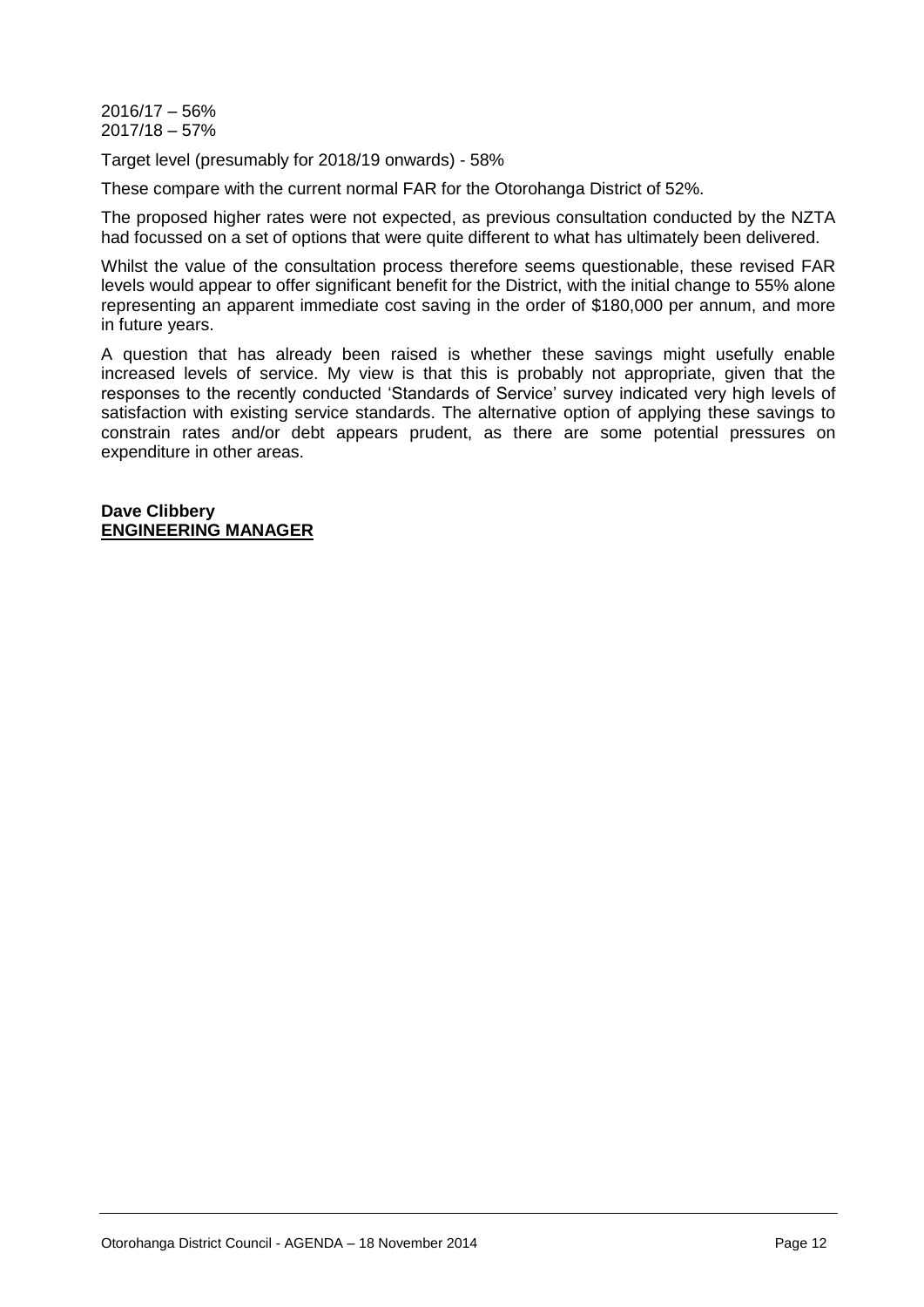#### **Item 143 COUNCIL DIRECTIVE STATEMENTS**

**To: His Worship the Mayor and Councillors Otorohanga District Council**

**From: Chief Executive**

**Date: 18 November 2014**

#### **Relevant Community Outcomes**

- The Otorohanga District is a safe place to live
- Ensure services and facilities meet the needs of the Community
- Provide for the unique history and culture of the District
- Promote the local economy and opportunities for sustainable economic development
- Manage the natural and physical environment in a sustainable manner
- Foster an involved and engaged Community
- Protect the special character of our harbours and their catchments
- Recognise the importance of the Districts rural character

#### **Executive Summary**

Proposed new directive statements for Council are presented.

#### **Staff Recommendation**

That Council formally approves the adoption of the new Council Vision Statement '*Otorohanga – where Kiwis can fly'* and that this statement replaces the words '*make the Kiwi connection*' in any new reflection of the Council or District identity.

#### **Report Discussion**

During recent Council workshops in preparation for the review of Council's Long Term Plan there has been discussion of the strategic direction of Council, and associated 'directive statements' for the organisation.

It was agreed that because of revisions to the Local Government Act that more clearly define the purpose of Local Government, which is applicable to all Councils, it is no longer appropriate or necessary for ODC to have its own particular 'Mission Statement', and that Council's Mission is given by Section 10 of the Local Government Act, which reduces to the following.

- *To enable democratic local decision-making and action by, and on behalf of, communities; and*
- *To meet the current and future needs of communities for appropriate, efficient and effective local infrastructure, local public services, and performance of regulatory functions in a way that is most cost-effective for households and businesses.*

Because this mission is applicable to all Councils it is believed that it does not need to be explicitly expressed in Council documents.

It was also agreed that Council's primary vision is to help create a District in which people have the opportunity to succeed, and as such an appropriate short punchy headline 'Vision Statement' is:

'*Otorohanga – where Kiwis can fly'*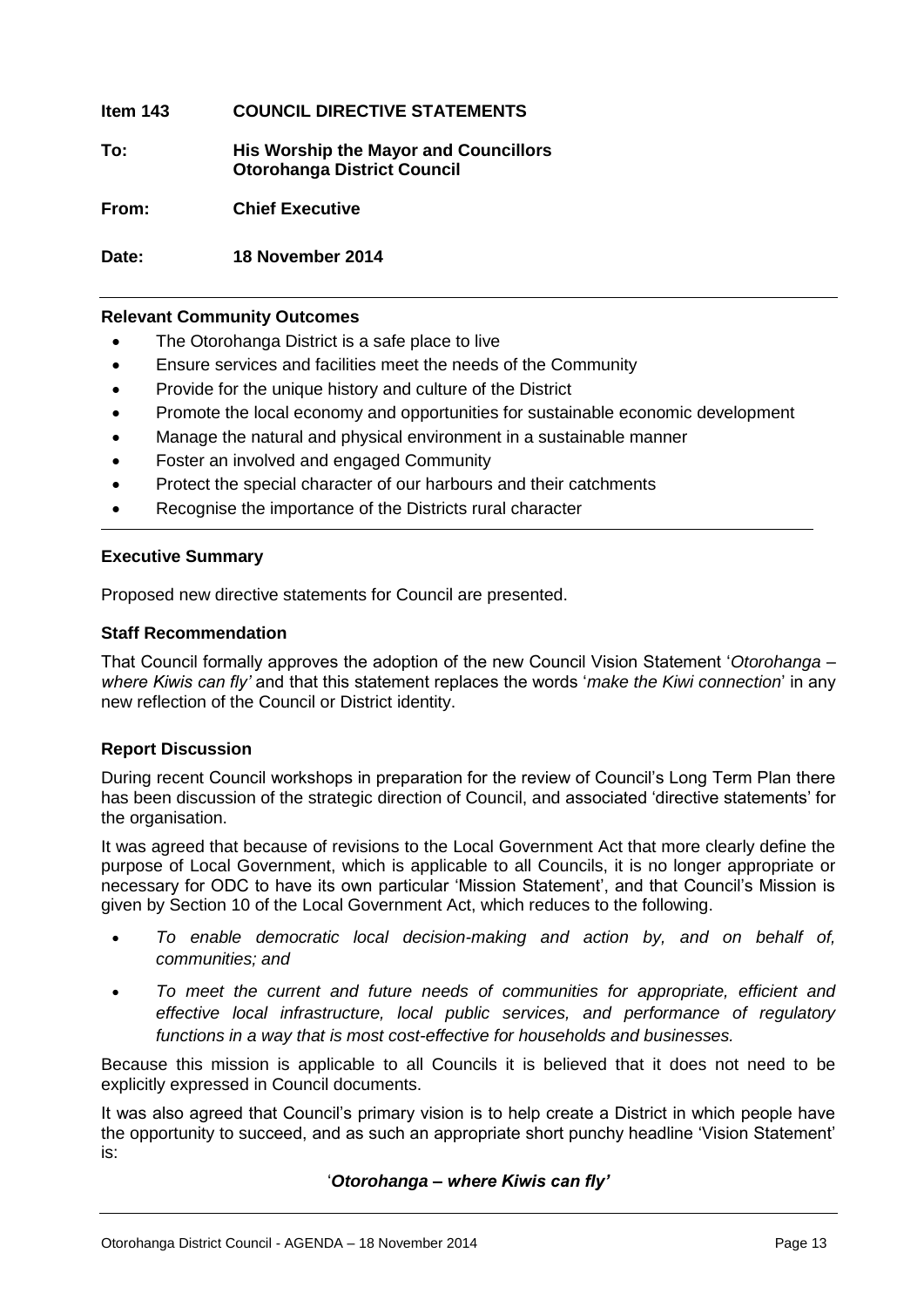Whilst the statement is primarily intended to reflect the aspiration of Council to help create a district within which there are opportunities for people (taking 'Kiwis' as the colloquial term for New Zealanders), it also retains a reference to the national bird, which also has had a significant role in the identity of the District.

Five brief statements to support and give direction to this overall vision were also proposed, as follows:

- **Support Young and Old:** Both young and older people will be increasingly important in the future of the District, and initiatives that benefit these groups should be encouraged and where appropriate supported.
- **Use Resources Efficiently:** Council and the District must ensure that it makes the best possible use of the physical, social, economic and cultural resources available to it.
- **Plan for the Future:** Progress is inexorable, and to not move forwards is in effect to go backwards. Council must plan to 'future proof' the District, acting boldly where necessary.
- **Enable Economic Growth:** Adopt a 'business friendly' approach that supports existing enterprises and makes the district an attractive location for new business development.
- **Retain the District's Identity:** Recognise the importance of local rural identity and selfdetermination.

These statements, and the Vision Statement, will feature in Council's forthcoming new Long Term Plan, which will be consulted on with the community.

#### **Associated Actions**

It is considered appropriate that the proposed Vision Statement replaces the words '*Make the Kiwi Connection'* that sometimes accompany the Council logo, which is itself a stylised representation of a Kiwi.

Councillors have expressed views that the '*Make the Kiwi Connection'* slogan is not a good one, as it does not have a clear meaning, in particular what form of 'connection' is being made ?

Applying the new vision statement to the Council logo would be a small revision, changing the current logo below, to that following.



Otorohanga - where kiwis can fly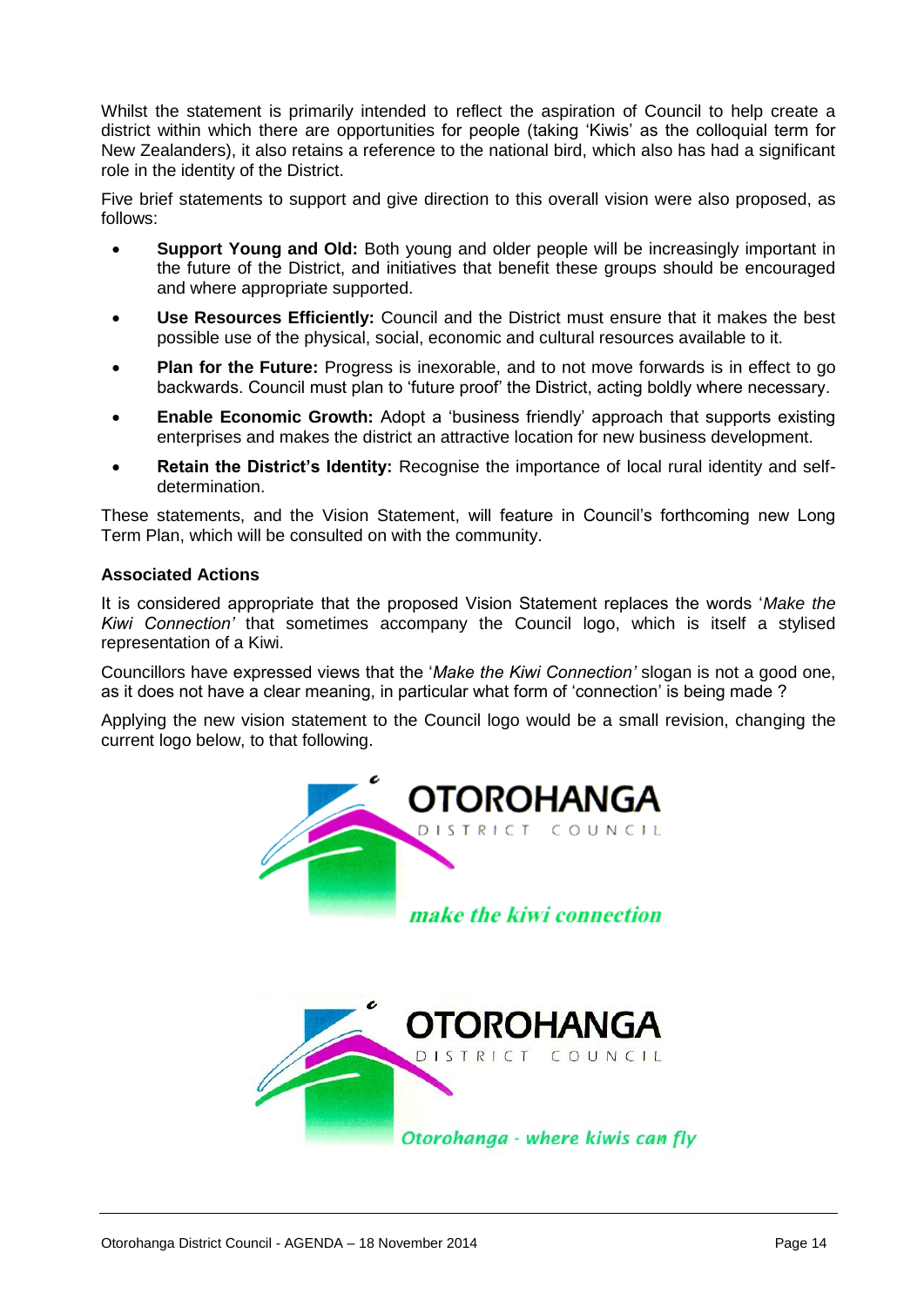Such a change of logo would not be expected to have any significant cost, as there is no intention to replace existing items that bear the current logo, with the new logo only being applied when existing items reach the end of their life and have to be replaced.

One aspect where such a change would however be quickly apparent is in respect of stationary, and Council is currently due to replenish its stocks of letter headed paper, and it would be appropriate for any new printing to be undertaken with the revised words.

**Dave Clibbery CHIEF EXECUTIVE**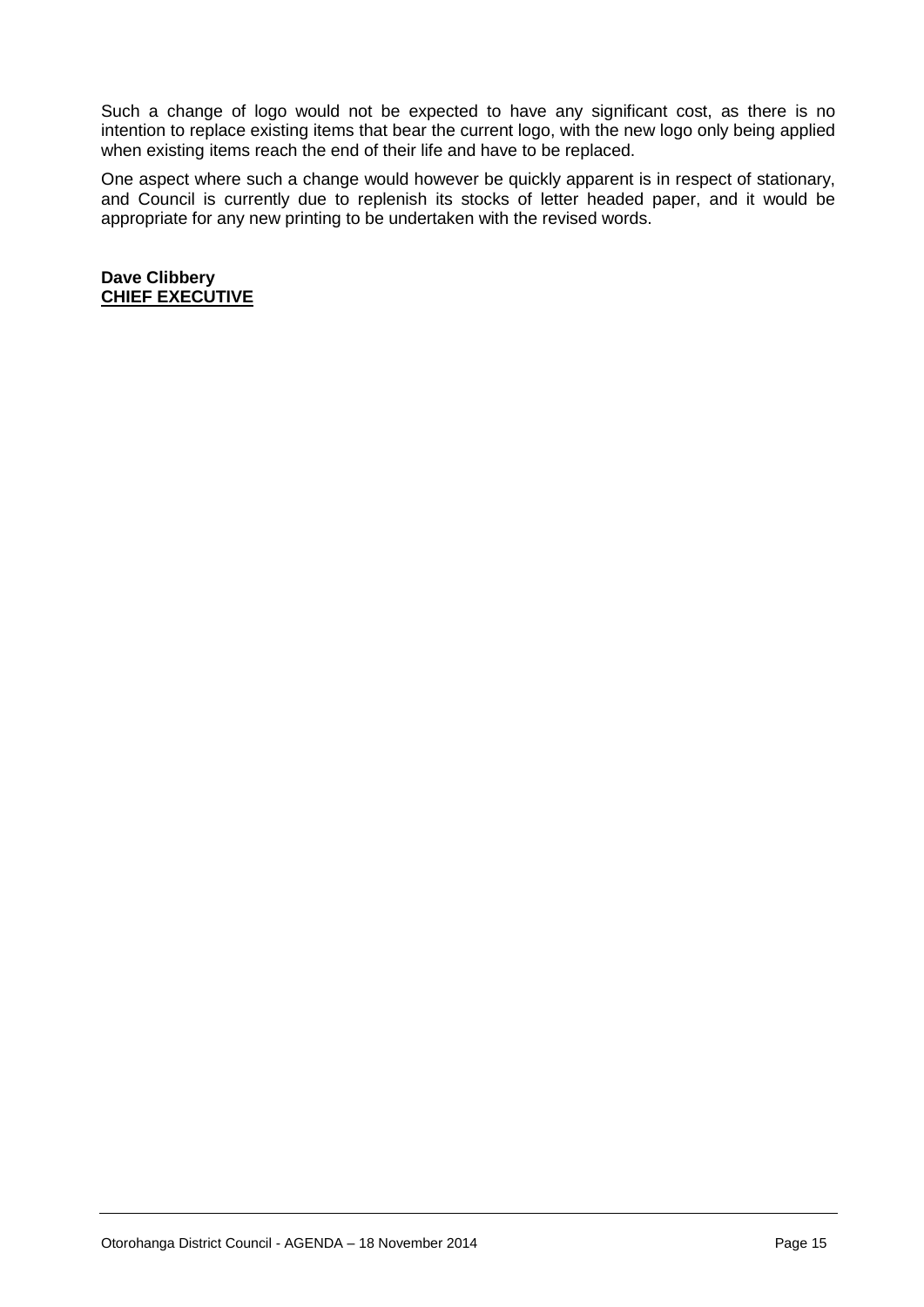| Item 144 | REVIEW OF THE KEEPING OF STOCK POULTRY AND<br><b>BEES</b><br><b>BYLAW 2009</b> |
|----------|--------------------------------------------------------------------------------|
| To:      | His Worship the Mayor and Councillors<br><b>Otorohanga District Council</b>    |
| From:    | <b>Environmental Services Manager</b>                                          |
| Date:    | 18 November 2014                                                               |

#### **Executive Summary**

The Local Government Act 2004 (the Act) requires Council to conduct a five yearly review of the Keeping of Stock Poultry and Bees Bylaw. This report contains an overview of those legislative requirements and the effectiveness of the current bylaw. The Bylaw is attached, under separate cover to the Agenda.

#### **Staff Recommendation**

It is recommended that:

- 1. The report by the Environmental Services Manager be received, and
- 2. The Otorohanga District Council Keeping of Stock Poultry and Bees Bylaw be notified for public consultation in accordance with the provisions of the special consultative process of the Local Government Act 2002

#### **Report Discussion**

The Otorohanga District Council Keeping of Stock Poultry and Bees Bylaw 2009 was adopted by Council on 31 March 2009. Council is now required to review the Bylaw to consider if it is meeting the needs of the community in accordance with those matters outlined in Section 155 of the Act.

#### *S155 Determination whether bylaw is appropriate*

- *(1) A local authority must, before commencing the process for making a bylaw, determine whether a bylaw is the most appropriate way of addressing the perceived problem.*
- *(2) If a local authority has determined that a bylaw is the most appropriate way of addressing the perceived problem, it must before making the bylaw, determine whether the proposed bylaw -*
- *(a) is the most appropriate form of bylaw; and*
- *(b) gives rise to any implications under the New Zealand Bill of Rights Act 1990.*
- (3) *No bylaw may be made which is inconsistent with the New Zealand Bill of Rights Act 1990.*

In conducting this review Council must revisit the decision making process that was undertaken before it initially adopted the bylaw.

Matters to be considered include –

*Is there still a problem or issue that requires the continuation of this bylaw?*

*Has the bylaw been effective in managing the problem?* 

*Are there any changes or amendments that will make the bylaw more effective or should the bylaw be revoked?*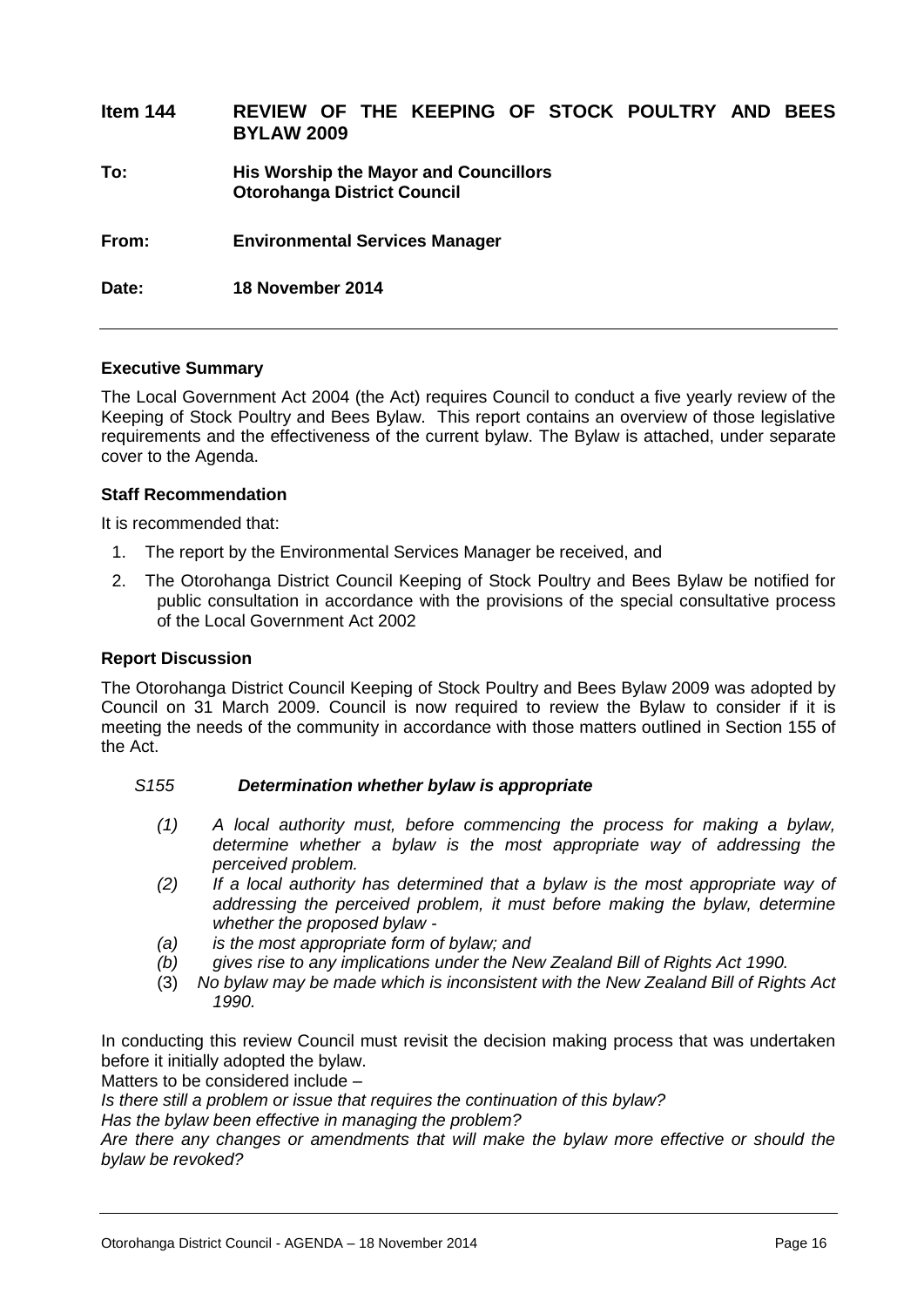The bylaw only covers the urban communities of Otorohanga, Kawhia and Aotea. It was introduced in response to a range of animal related nuisance complaints in main resulting from horses roaming in town but also including poultry and wandering goats, pigs and sheep. It is not a particularly restrictive bylaw as the only prohibitions are for stallions and roosters. All other animals are permitted so long as they do not create a nuisance. Any nuisance caused has to be abated to the satisfaction of the Animal Control Officer or the animal/s must be removed.

There has been no feedback or comment from the community that the Bylaw is not delivering the desired outcomes. Neither have any complaints been made that the bylaw has been enforced in an unfair or uneven manner. There have been three occasions when the bylaw powers have been enacted to remove horses from Otorohanga township. The existence of the bylaw and the public knowledge that Council will enforce its provisions when necessary has created a desirable level of compliance in the community.

Accordingly no changes to the existing bylaw are proposed. However it is the purpose of this review process to put this matter before the community in the expectation that feedback will be received on any issues or processes that may warrant improvement.

This report signals the start of a consultative process. The Keeping of Stock Poultry and Bees Bylaw has been operating effectively for the past five years and it is my recommendation that the bylaw be reconfirmed for the statutory period of 10 years following this review.

#### **AR Loe ENVIRONMENTAL SERVICES MANAGER**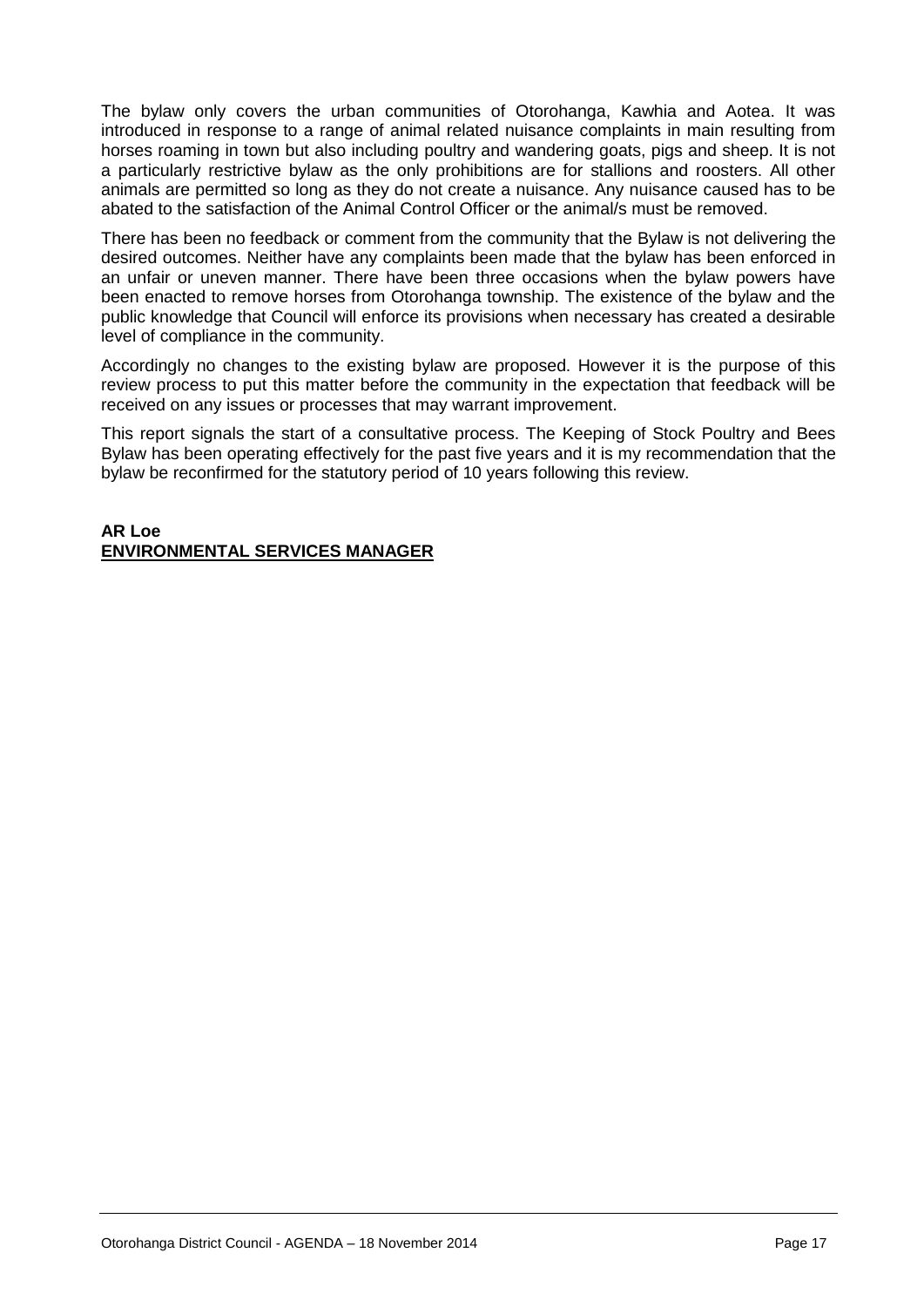**Item 145 REG BRETT RESERVE TOILET To: His Worship the Mayor and Councillors Otorohanga District Council From: Engineering Manager Date: 18 November 2014**

#### **Relevant Community Outcomes**

Ensure services and facilities meet the needs of the Community

#### **Executive Summary**

Approval is sought for funding of the operation of an additional public toilet in the Reg Brett reserve from 2015/16 onwards.

#### **Staff Recommendation**

It is recommended:

That approval is given for additional expenditure of \$20,000 per annum from the Otorohanga Public Conveniences account in the 2015/16 year and thereafter for the operation and maintenance of a public toilet in the Reg Brett Reserve.

#### **Report Discussion**

At the Council meeting of 19 August 2014 Council resolved that:

*Funding from the Reserves Account for the operation of a public toilet at the Reg Brett Reserve from the 2015/16 year onward is included in the budget estimates for Council's forthcoming Long Term Plan.*

At the time that the associated costs were not known, and it has taken some time to prepare full estimates of these costs, largely because of difficulties and delays in obtaining prices for the connection of the toilet to the sewer.

An estimate has however now been completed, putting the total cost of purchase and installation at \$51,000. The main components of this are:

- Purchase and transport of toilet bock to Otorohanga \$10,592 (already spent)
- Connection to sewer (requires pipe thrust under SH3) \$21,500
- Connection to electrical power \$6,217

The remainder of the cost is for various works and services required to refurbish and install the toilet block.

A quote of \$14,980 per annum has also been obtained from Council's existing Otorohanga public toilet cleaning contractor for the ongoing cleaning and servicing of the new toilet. This is considered to be a very reasonable price.

The Otorohanga Community Board has indicated its intention to fund the purchase and installation of the toilet from its Special Reserve Fund, and also to fund any operational costs for the 2014/15 year (which were not budgeted for) by the same means.

Before work commences to install the toilet approval is however sought from Council that ongoing operating and maintenance costs of this new toilet from 2015/16 onwards will be met out of the Otorohanga Public Conveniences account, which is largely district funded. The Council resolution of 19 August, whilst based on a discussion that was supportive of this additional toilet,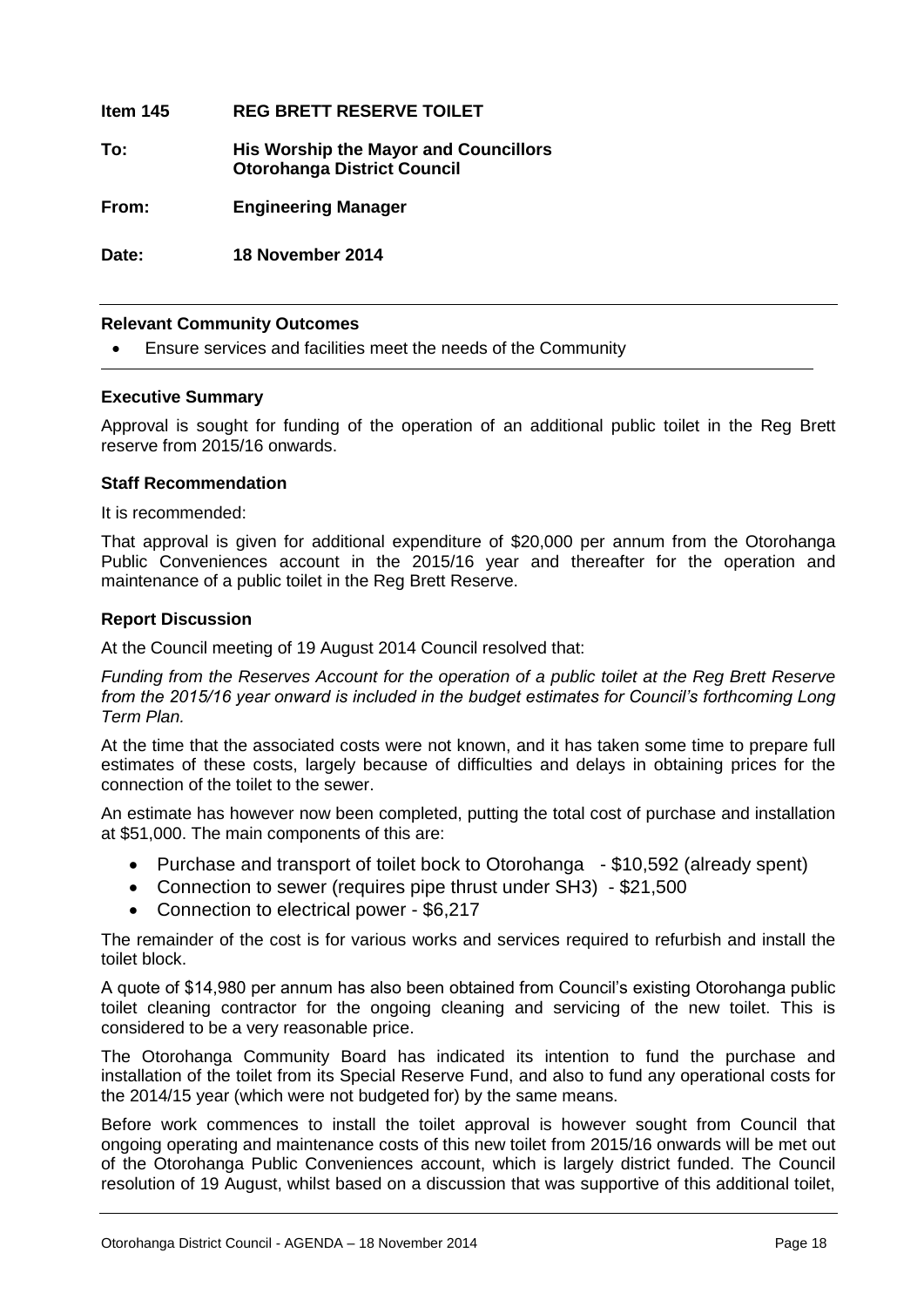did not go as far as giving approval for this expenditure, and it would clearly not be appropriate to proceed with the commissioning of the toilet (as the Community Board desires) without a firmer commitment of Council to long-term funding.

The likely level of funding required is expected to be approximately \$20,000 per annum, to include both routine cleaning and servicing and also potential irregular maintenance requirements.

It is appreciated that the formal approval of such matters is usually through the budget estimates and long term plan process, but in this case a somewhat earlier commitment is sought to enable the early commissioning of the facility.

#### **Dave Clibbery ENGINEERING MANAGER**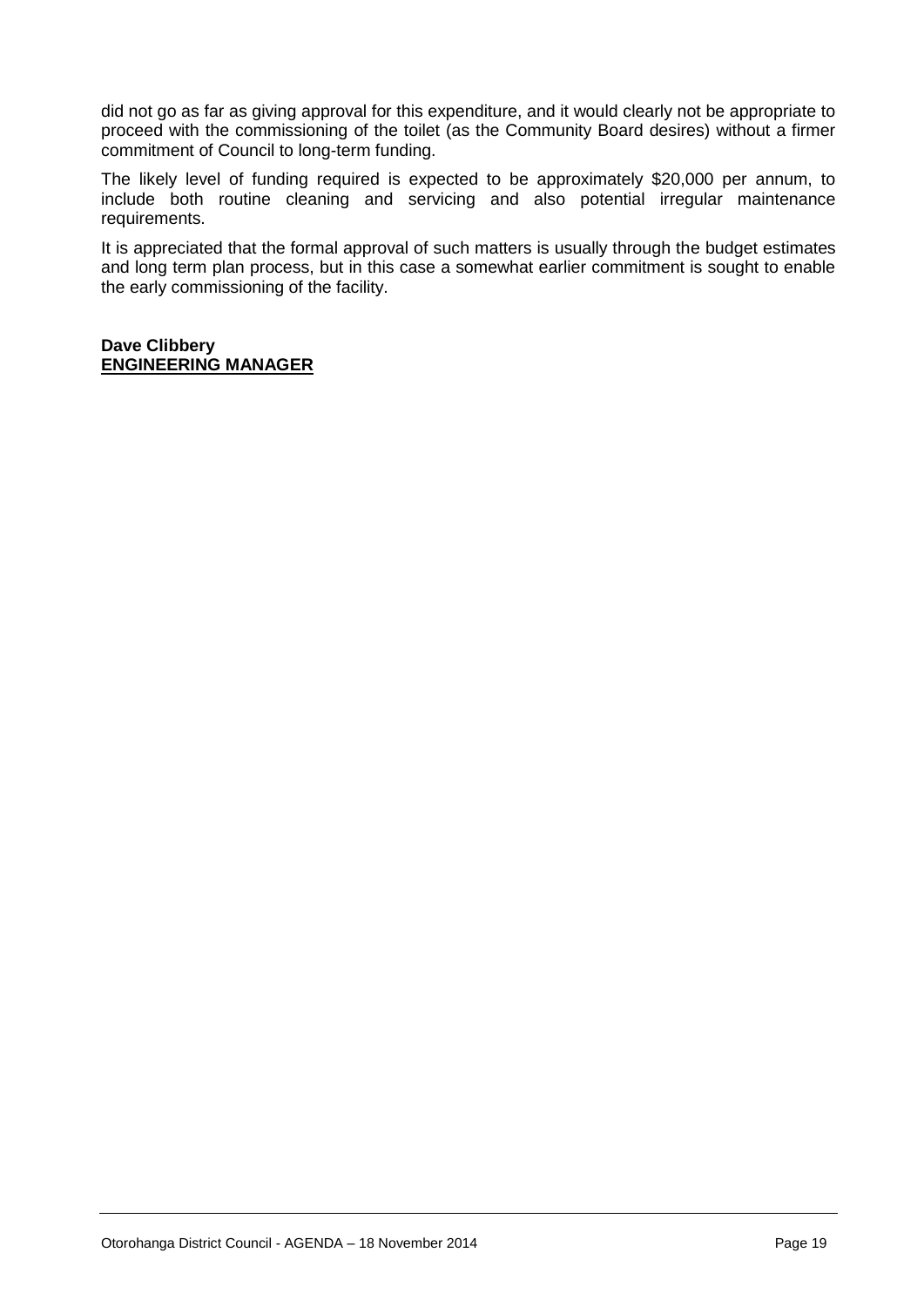| Date:    | 18 November 2014                                                                   |
|----------|------------------------------------------------------------------------------------|
| From:    | <b>Engineering Manager</b>                                                         |
| To:      | <b>His Worship the Mayor and Councillors</b><br><b>Otorohanga District Council</b> |
| Item 146 | <b>ROAD LEGALISATION PART HONIKIWI ROAD SO 58862</b>                               |

#### **Relevant Community Outcomes**

Manage the natural and physical environment in a sustainable manner

#### **Executive Summary**

Council has documents requiring consent to legalising part of Honikiwi Road, from RP 1.3km for approximately 300 metres in the vicinity of the first concrete bridge on Honikiwi Road (McKinnon Bridge). The road in this location was realigned in the 1950s. A legal survey SO 58862 was produced in 1992 and some of the legal actions were completed at that time. These legal actions are to "tidy up" road boundaries to three properties impacted by SO 58862.

The property owners involved are:

- DM & AI Miller (one title)
- AR McLauchlan (two titles)
- R & R Pro Scan Limited (one title)

The consents relate to land to be acquired for road and road to be stopped and vested in adjoining properties.

#### **Staff Recommendation**

It is recommended that:

1. The Otorohanga District Council hereby consents to the Minister of Land Information declaring:

> a. Pursuant to Sec 114 of the Public Works Act 1981 the land described in the **First Schedule** below being declared road and vested in the Otorohanga District Council.

b. Pursuant to Sec 116 and 117 of the Public Works Act 1981 the land described in the **Second Schedule** below being stopped and vested in the adjoining properties by way of amalgamation with the titles listed and being subject to existing mortgages recorded on the titles.

| <b>First Schedule</b> - Land to be Declared Road |                    |                      |                |  |
|--------------------------------------------------|--------------------|----------------------|----------------|--|
| Area                                             | Description        | Title                | Owners         |  |
| 117m <sup>2</sup>                                | Section J SO 58862 | <b>CFR SA24A/573</b> | AR McLauchlan  |  |
| 815m <sup>2</sup>                                | Section N SO 58862 | <b>CFR SA43C/439</b> | AR McLauchlan  |  |
| 721m <sup>2</sup>                                | Section M SO 58862 | <b>CFR SA39A/414</b> | R & R Pro Scan |  |

#### *South Auckland Land District – Otorohanga District*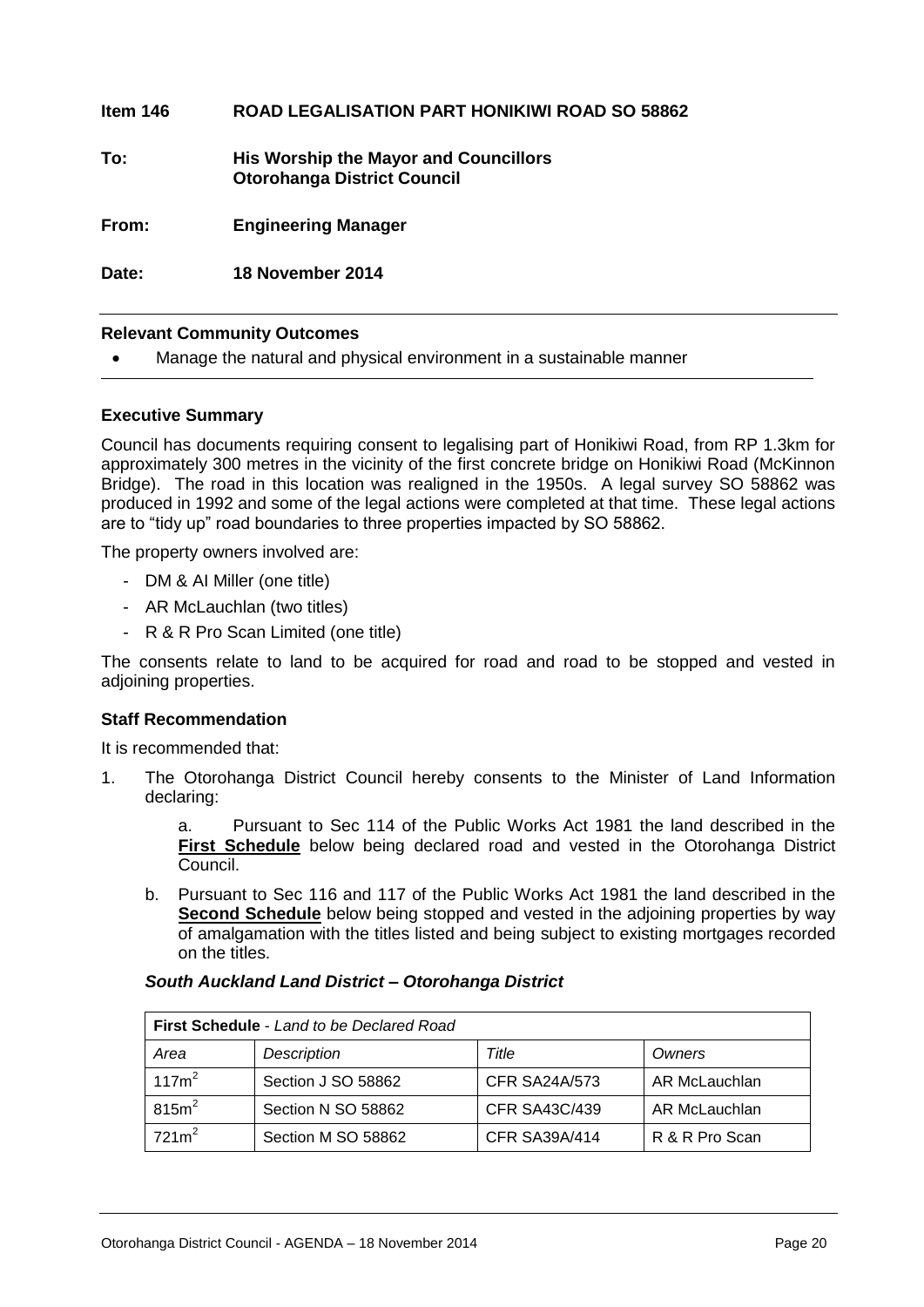| <b>Second Schedule</b> – Road to be Stopped and Vested by Amalgamation in Adjoining<br>Properties |                    |                      |                |  |
|---------------------------------------------------------------------------------------------------|--------------------|----------------------|----------------|--|
| 402m <sup>2</sup>                                                                                 | Section F SO 58862 | <b>CFR SA43C/440</b> | DM & AI Miller |  |
| 659m <sup>2</sup>                                                                                 | Section G SO 58862 | <b>CFR SA24A/573</b> | AR McLauchlan  |  |
| 967m <sup>2</sup>                                                                                 | Section L SO 58862 | CFR SA43C/439        | AR McLauchlan  |  |
| 680m <sup>2</sup>                                                                                 | Section O SO 58862 | <b>CFR SA39A/414</b> | R & R Pro Scan |  |

2. The Mayor and Chief Executive of Otorohanga District Council be authorised to sign and seal any documentation necessary to legalise plan SO 58862.

#### **Report Discussion**

These legal actions are to "tidy up" and complete the actions in regards the three properties impacted by the Plan SO 58862. There have been no physical changes to the position of Honikiwi Road in this location since the changes in the 1950s.

Consultations have been undertaken with the current owners whose properties are impacted. Letters of agreements have been reached with all parties and the details are as follows:

#### **DM & AI Miller (Property Title SA43C/440)**

There is no land to be acquired from this property only a small area of stopped road (402m<sup>2</sup>) to be transferred to the property. In 1984 the Council agreed to transfer this land to the then owner Mr BM Shaw.

The small area of stopped road is used as part of the physical access track and can only be transferred to the property. The agreement is that the land be transferred at no cost for the land and that Council meet the cost of the transfer.

#### **Mr AR McLauchlan (Property Titles SA24A/573 and SA43C/439**

There are two portions of land to be acquired for road, one from each title with a total land take of 992 $m^2$ . There are two portions of road to be stopped and transferred to the titles with a total land vesting of 1626 $m^2$ . This gives a legal area gain of 634 $m^2$ .

The agreement is that the value of the land to be acquired for road is considered to be equal to the land to be transferred to the owner and that no monetary payment is required from either party. Council will meet the legal fees of changing the legal road boundaries.

#### **R & R Pro Scan Ltd (Property Title SA39A/414)**

The new owners of this property are the directors of R & R Pro Scan and are Russell Murphy and Raewyn Cunliffe of Happy Valley Road.

There is one area of land to be acquired for road having an area of  $721m<sup>2</sup>$  from the property title. There is one area of road to be stopped and transferred having an area of 680 $m^2$ . This gives a net area loss to the property of  $41m^2$ .

The agreement is that the value of the land to be acquired for road is considered to be equal to the land to be transferred to the owner and that no monetary payment is required from either party. Council will meet the legal fees of changing the legal road boundaries.

The mature pine trees that are on part of the land to be acquired for road will remain in the ownership of R & R Pro Scan. The new owners have indicated an intention to harvest the trees in the near future dependent on the log price.

#### **General**

As is standard practice, Council is meeting all survey and legal costs associated with the road legalisation along this section of Honikiwi Road.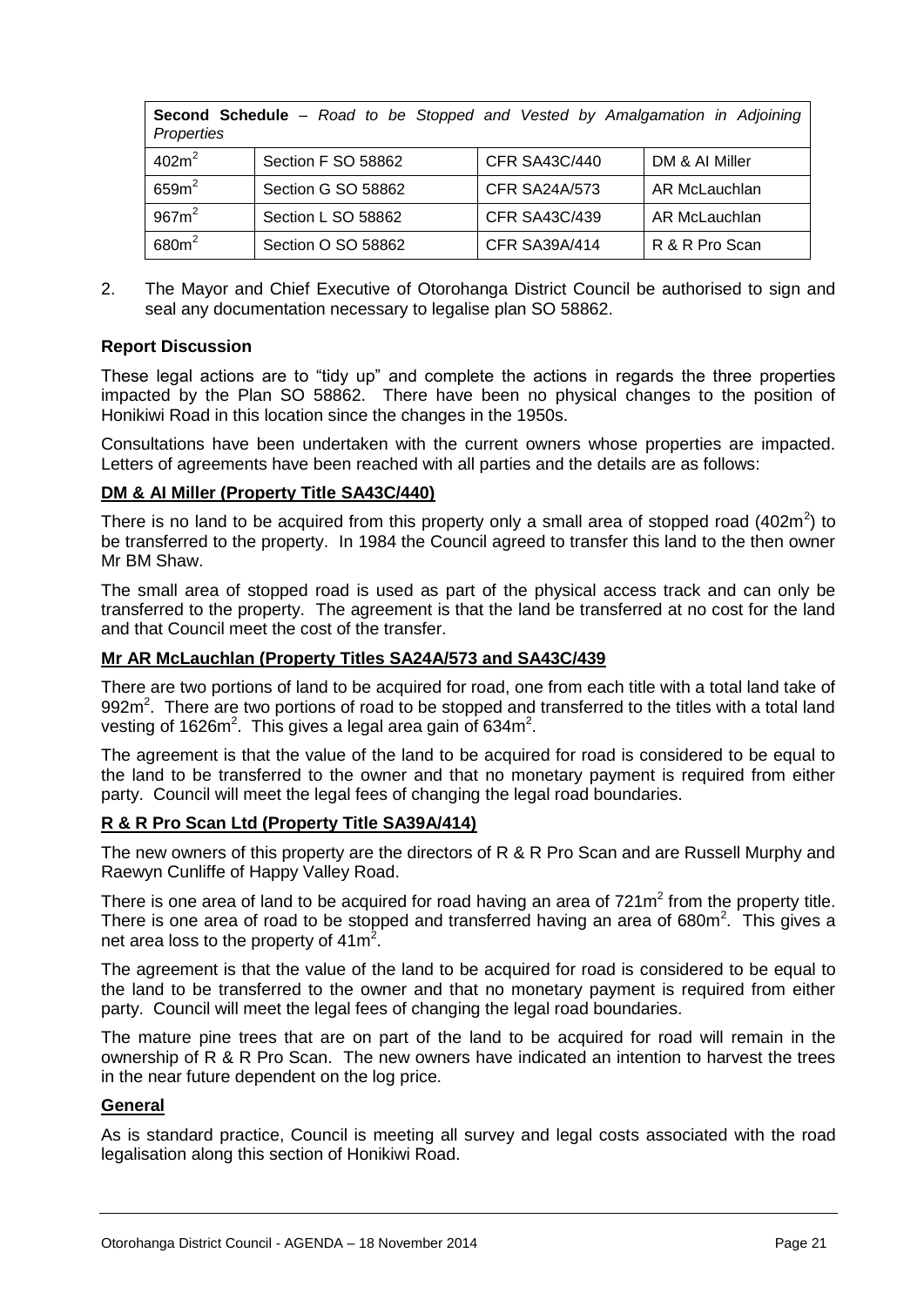#### **Dave Clibbery ENGINEERING MANAGER**

#### **Attachments**

a. SO 58862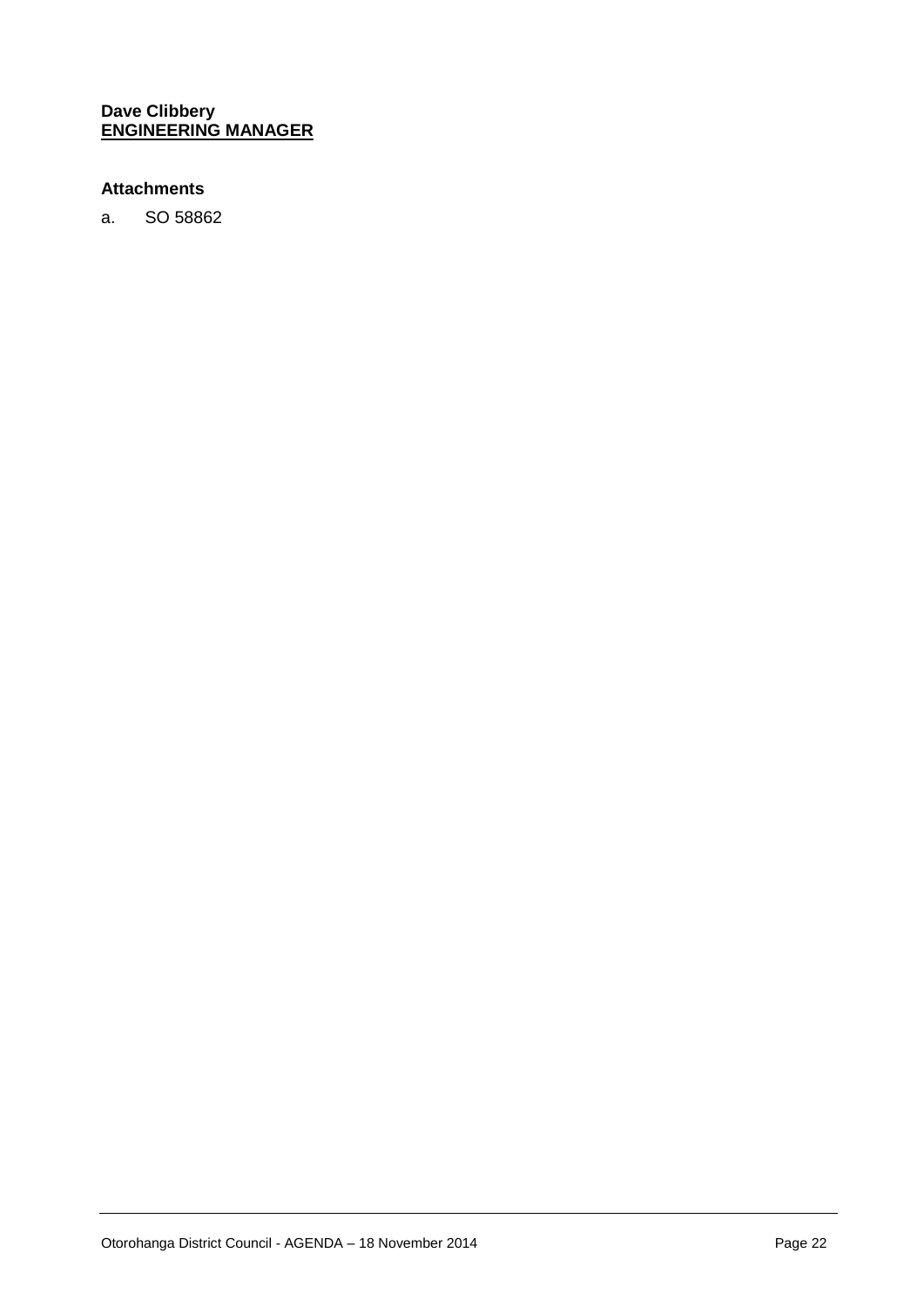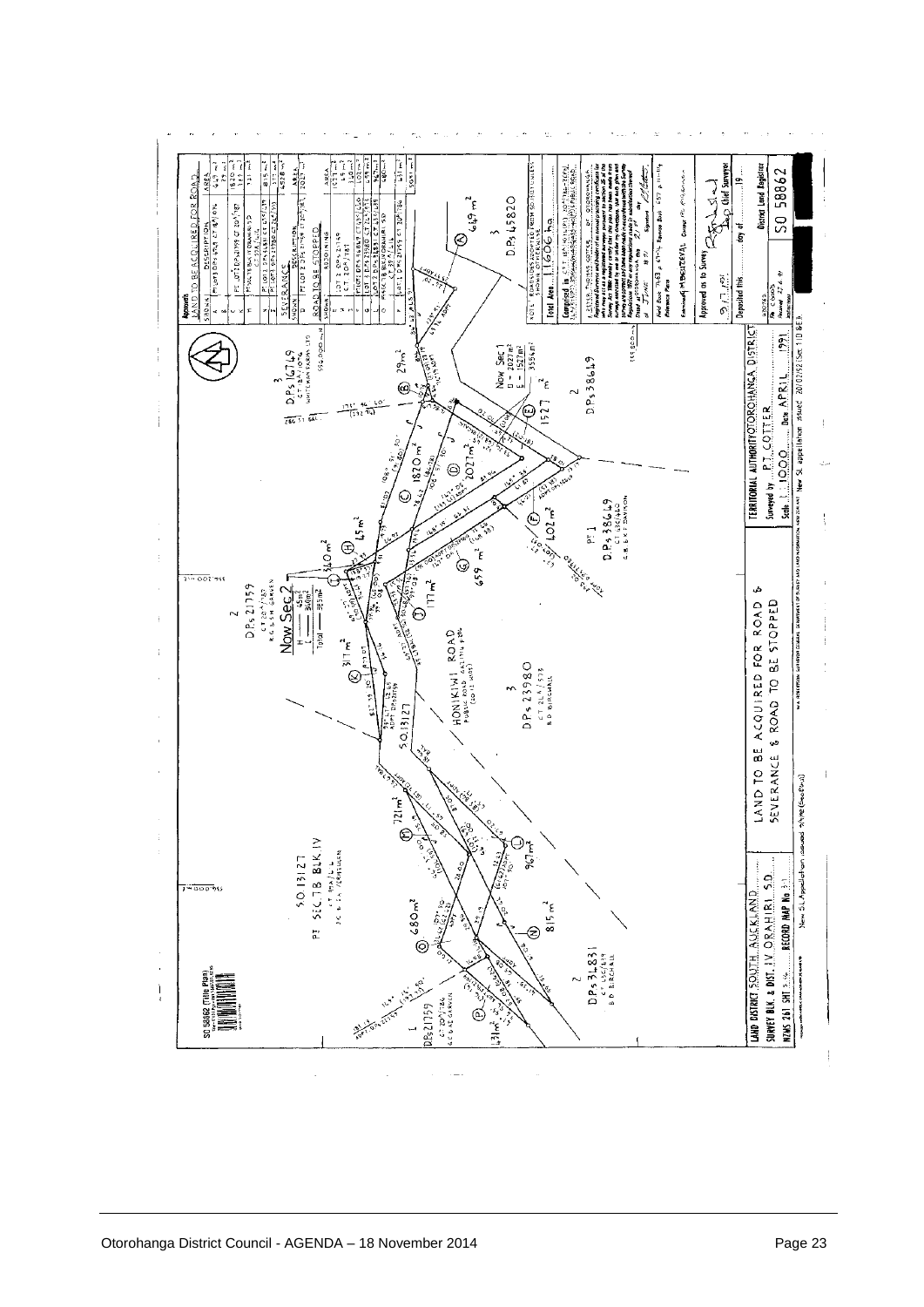#### **Item 147 APPLICATION FOR TEMPORARY ROAD CLOSURE – KING OF THE HILL**

**To: His Worship the Mayor & Councillors Otorohanga District Council**

**From: Engineer Support Officer**

**Date: 18 November 2014**

#### **Relevant Community Outcomes**

- Provide for the unique history and culture of the District
- Promote the local economy and opportunities for sustainable economic development
- Foster an involved and engaged Community
- Recognise the importance of the Districts rural character

#### **Executive Summary**

An application has been received from McIndoe Group Ltd for the following road closure within the Otorohanga district, to enable the group to hold a King of the Hill gravel sprint event.

#### **Staff Recommendation**

It is recommended that approval be granted for the following road closure:

| Purpose:<br>Dates:  | King of the Hill Gravel Sprint<br>Saturday, 14 and Sunday, 15 February 2015 |
|---------------------|-----------------------------------------------------------------------------|
| Details of Closure: | <b>TOLLEY ROAD, NGAROMA (No exit)</b> – entire length                       |
|                     | Period of Closure: 7.30am to 5.00pm, Saturday<br>8am to 4.30pm, Sunday      |

With the following conditions imposed:

- 1. Persons will be allowed through in the event of an emergency.
- 2. McIndoe Group Ltd is to pay an application fee of \$400.00 towards administration of the road closure to Otorohanga District Council, payable no later than ten working days prior to the road closure.
- 3. Public notice advertisements are to be published in the Waitomo News. McIndoe Group Ltd is to pay for all advertising costs in appropriate newspapers.
- 4. McIndoe Group Ltd is responsible for obtaining public liability insurance (and paying the cost thereof) to a minimum value of \$2,000,000. This is required to indemnify Council against any damage to property or persons as a result of rally activities during the road closure period. Council requires that it is held covered under the terms of such policy and accordingly the policy is required to be in both parties' names on the form prescribed by Council.
- 5. A bond of \$4,000 is required no later than ten working days prior to the event. The bond is based on \$2,000 per road per day and is applicable to unsealed roads only.
- 6. McIndoe Group Ltd is to consult with all residents of all properties on the road intended to be closed. Mail drops to residents are also to be carried out no later than ten full days before the proposed closure, and to be approved by Council staff prior to distribution.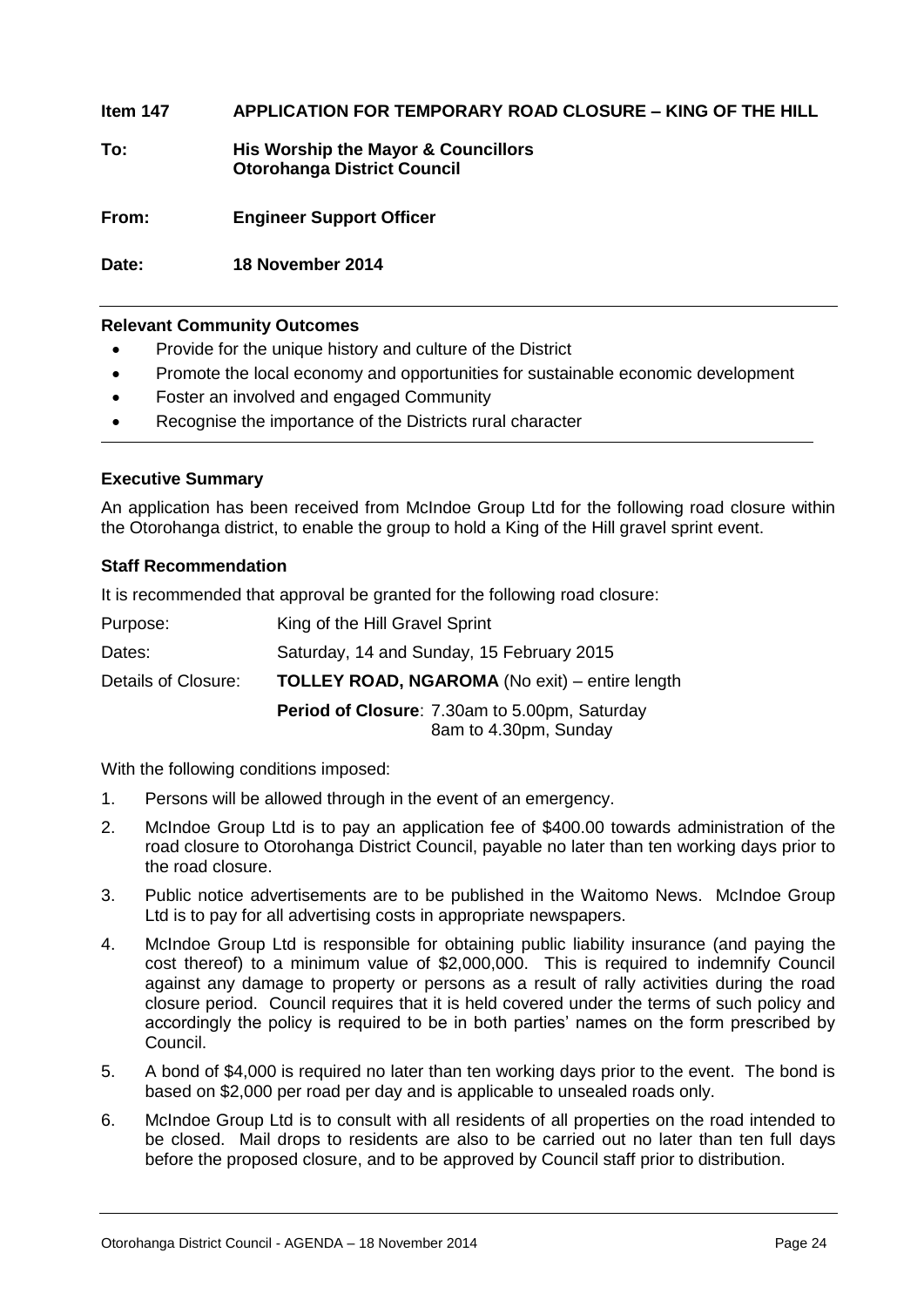- 7. McIndoe Group Ltd is solely responsible for signposting and policing of the roads to be closed, to ensure that only vehicles connected with the event have access to the road closure areas. This includes arranging the delivery, erection and staffing of all road closure barriers and the removal thereof after closures. All gates and entranceways are to be taped and tape is to be removed thereafter.
- 8. Signs advising of the road closures are to be erected at the start and end of the closed portions of roads and on each intersecting road two weeks prior to the road closure. All signs are to be removed immediately after the closure. A McIndoe Group Ltd representative is to meet with Council Engineering staff regarding the required signs format, size, location and quantity of signs for approval before they are manufactured and erected.

#### **Report Discussion**

McIndoe Group Ltd has applied for these road closures pursuant to the Tenth Schedule of the Local Government Act 1974. They have provided evidence of consultation with affected residents and therefore wish to apply under the Tenth Schedule of the Local Government Act 1974. They are prepared to let traffic through in between events, should the need arise.

The Group is raising money for a member of the Te Kuiti Motorcycle Club who has suffered an injury due to a motorcycle accident in 2008 and is now wheelchair bound. They are aiming to purchase an outside skeleton to enable her to become mobile again.

They have requested that Council waive the \$2,000 fee for unsealed roads, but are prepared to pay the \$400 fee, which is adequate to cover road inspections.

**Robyn Hodges ENGINEERING SUPPORT OFFICER**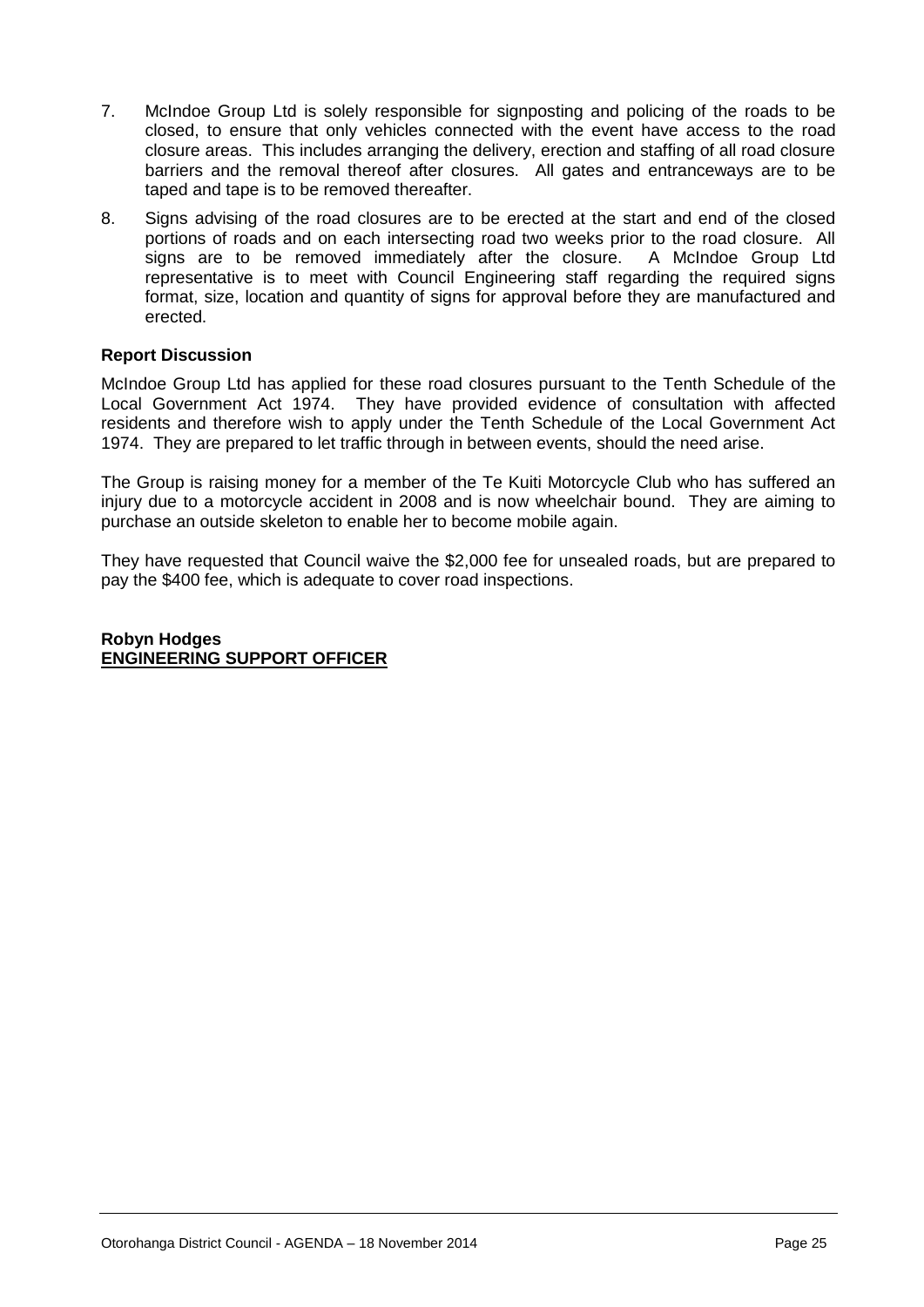#### **Item 148 HAMILTON & WAIKATO TOURISM END OF YEAR REPORT TO COUNCIL**

**To: His Worship the Mayor & Councillors Otorohanga District Council**

**From: Chief Executive**

**Date: 18 November 2014**

#### **Relevant Community Outcomes**

- Ensure services and facilities meet the needs of the Community
- Promote the local economy and opportunities for sustainable economic development
- Foster an involved and engaged Community
- Recognise the importance of the Districts rural character

#### **Executive Summary**

Ms Kiri Goulter, Graeme Osborne & Shane Vuletich Hamilton & Waikato Tourism CEO, Chairman and Consultant respectfully, will attend the meeting at 12.15pm and present the end of year report, which is attached to the Agenda under separate cover.

#### **Staff Recommendation**

It is recommended:

That the Hamilton & Waikato Tourism end of year report be received.

#### **Report Discussion**

Hamilton & Waikato Tourism has successfully completed its third year of operation working closely with the regions seven local authorities and the tourism industry. This regional partnership has benefited from a combined investment of \$1.28m, which has enabled a collaborative approach to promoting the Hamilton & Waikato region to domestic, international and business event visitors.

**DC Clibbery CHIEF EXECUTIVE**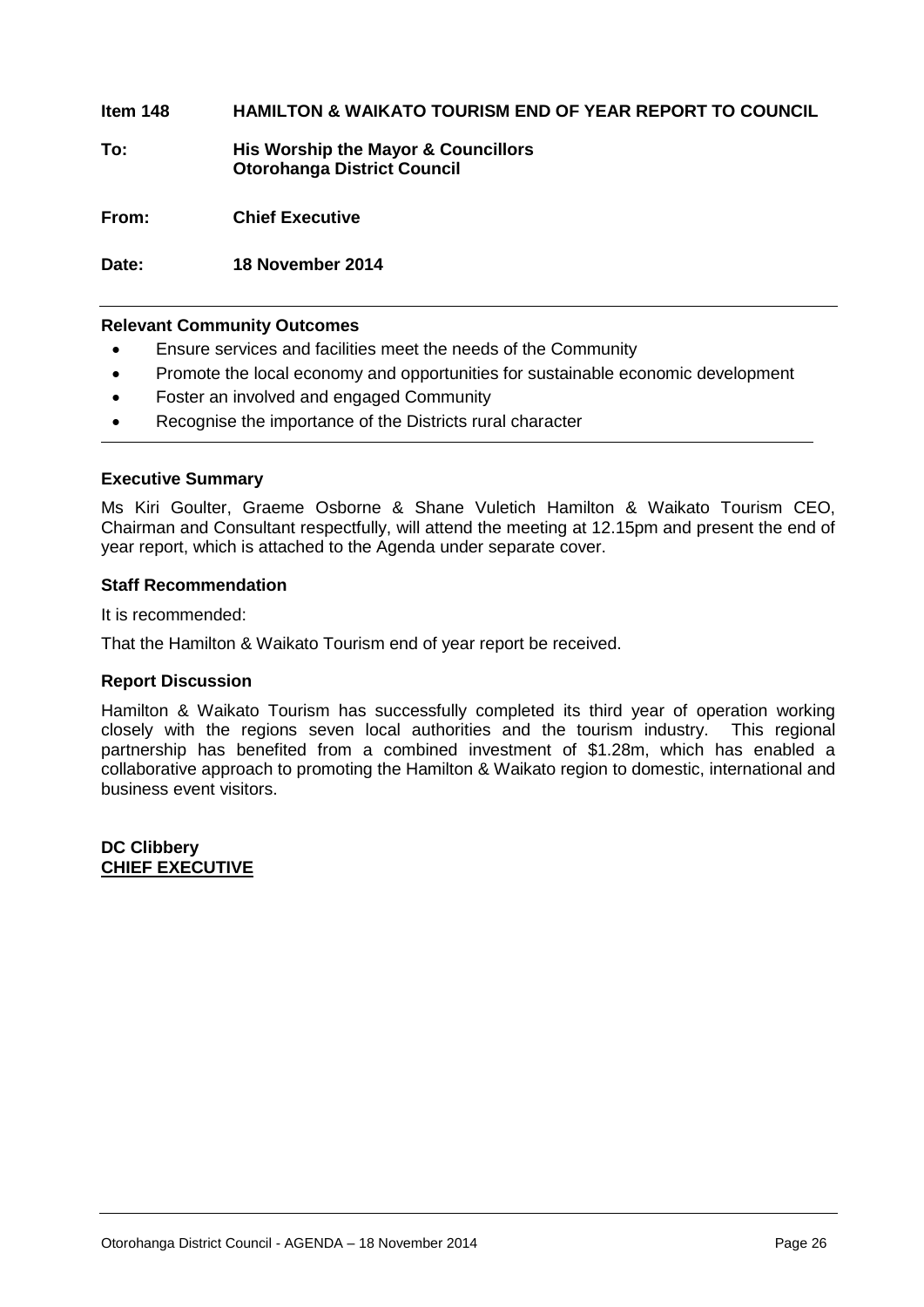#### **Item 149 ODC MATTERS REFERRED FROM 28 OCTOBER 2014**

**To: His Worship the Mayor & Councillors Otorohanga District Council**

**From: Governance Supervisor**

**Date: 18 November 2014**

#### **Executive Summary**

#### **1. COUNCIL**

#### 15 July 2014

i. To give consideration in a workshop to establishing an Iwi Liaison Group. Information is to be obtained from other Councils on this matter.

#### 28 October 2014

- ii. To hold a workshop meeting with representatives of both the Otorohanga and Kawhia Community Boards to give consideration to preparing a draft Bylaw covering the construction, inspection and maintenance of shop fronts and verandahs over public footpaths in the Otorohanga District.
- iii. To review Elected Members Code of Conduct in particular to members speaking in public media on Council matters.
- iv. To hold a workshop meeting to promote Otorohanga as an ideal rural town for the elderly to live and to encourage businesses into town to cater for them.

#### **2. MAYOR**

#### 28 October 2014

i. With regard to establishing an Iwi Liaison Group to follow up on this proposal with groups involved in.

#### **3. CR PHILLIPS**

#### 28 October 2014

i. To approach the manager of RD1 expressing Council's concern at the practice of trucks unloading goods from the middle of Turongo Street for report back to Council.

#### **4. CHIEF EXECUTIVE**

#### 16 September 2014

i. Waikato Water Take Application – to investigate whether or not Auckland City Council has lodged an application with the Waikato Regional Council to take water from the Waikato River.

#### **5. ENGINEERING MANAGER**

#### 28 October 2014

i. To arrange for staff to check why this Council has no representation on a State Highway 3 Committee.